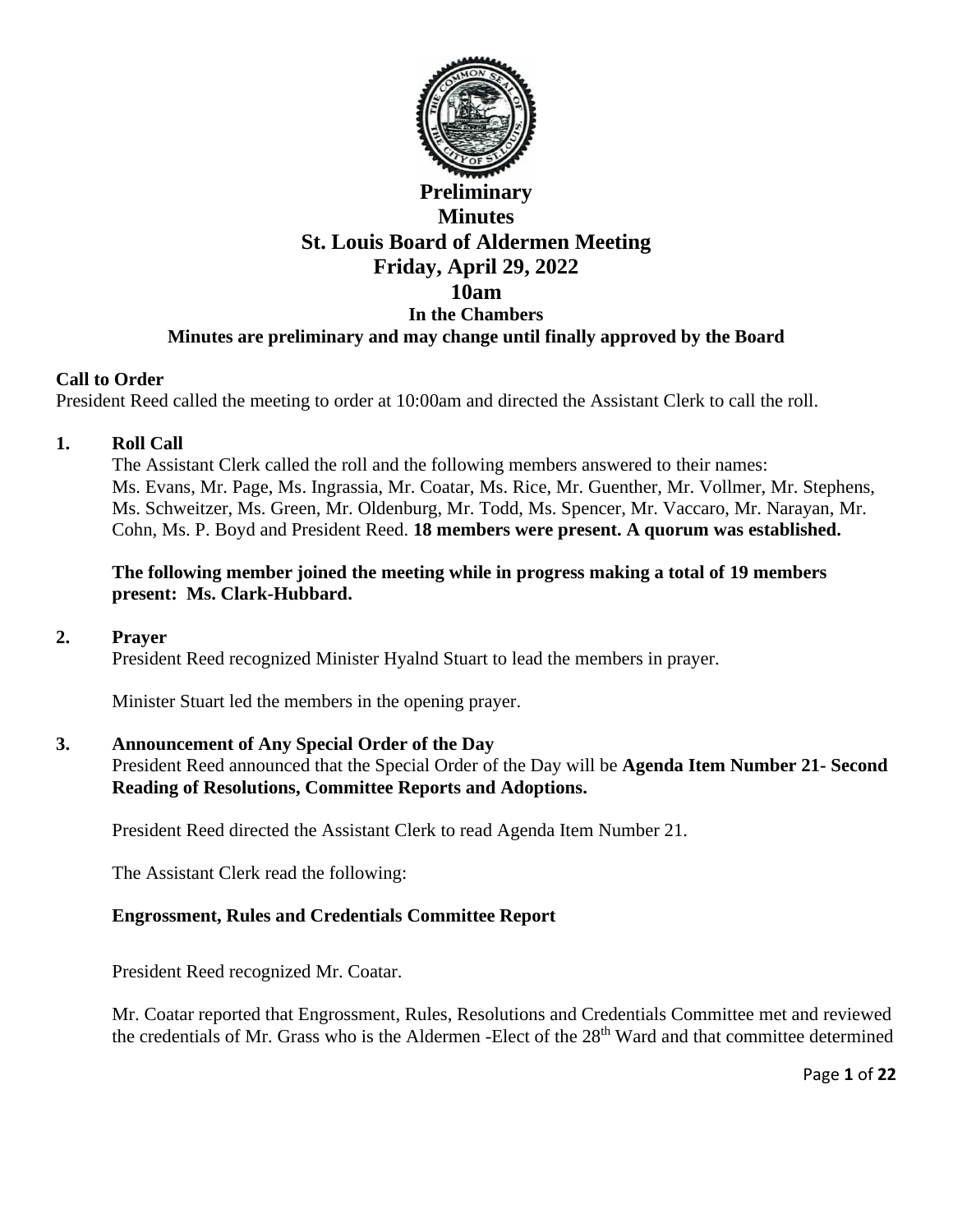that he meets the qualifications to be seated as Alderman of the  $28<sup>th</sup>$  Ward and that the committee approved his credentials with a do pass recommendation.

Mr. Coatar moved that the credentials of Mr. Gras be adopted.

Second by Mr. Cohn.

President Reed called for the vote on the motion to adopt the credentials of Mr. Gras.

# **The motion was carried unanimously by voice vote.**

President Reed called Mr. Gras to the dais.

Mr. Gras took his place at the dais and was sworn in by Associate Judge Alana Mahias from St. Clair County, Illinois. Judge Mahias is a friend of the Gras family and is the first Hispanic Judge in St. Clair County swearing in the first Hispanic St. Louis Alderman. Mr. Gras was joined by his when he took the oath of office.

After the oath, President Reed called Mr. Vollmer to the dais who gave Mr. Gras a Board of Aldermen lapel pin as a member of the Board. After these proceedings Mr. Gras returned to his seat.

President Reed directed the Assistant Clerk to call the roll.

The Assistant Clerk called the roll and the following members answered to their names: Ms. Evans, Mr. Page, Ms. Ingrassia, Mr. Coatar, Ms. Rice, Mr. Guenther, Mr. Vollmer, Mr. Stephens, Ms. Schweitzer, Ms. Green, Mr. Oldenburg, Mr. Todd, Ms. Spencer, Mr. Vaccaro, Mr. Narayan, Mr. Cohn, Ms. Clark-Hubbard, Ms. P. Boyd, Mr. Gras and President Reed. **20 members were present. A quorum was established.** 

President Reed welcomed Mr. Gras as member of the Board.

# **4. Introduction of Honored Guests**

President Reed directed the meeting to the introduction of honored guests.

Mr. Gras introduced his various guests for that day that included his, wife, children, parents, Judge Mahias and partner from his job. Mr. Gras also thanked everyone at the Board for welcoming him and being so friendly.

Mr. Vaccaro welcomed as his honored guests for the day Mr. Greg Meyer who was in the balcony.

Mr. Cohn welcomed Mr. Demetrious Alfred form Local 73 and Mr. Dave Sweeney as his honored guests for the day.

Ms. Evans welcomed as her honored guests for the day Mr. Demetrious Alfred, Mr. Kevin Bailey and Ms. Julia Allen.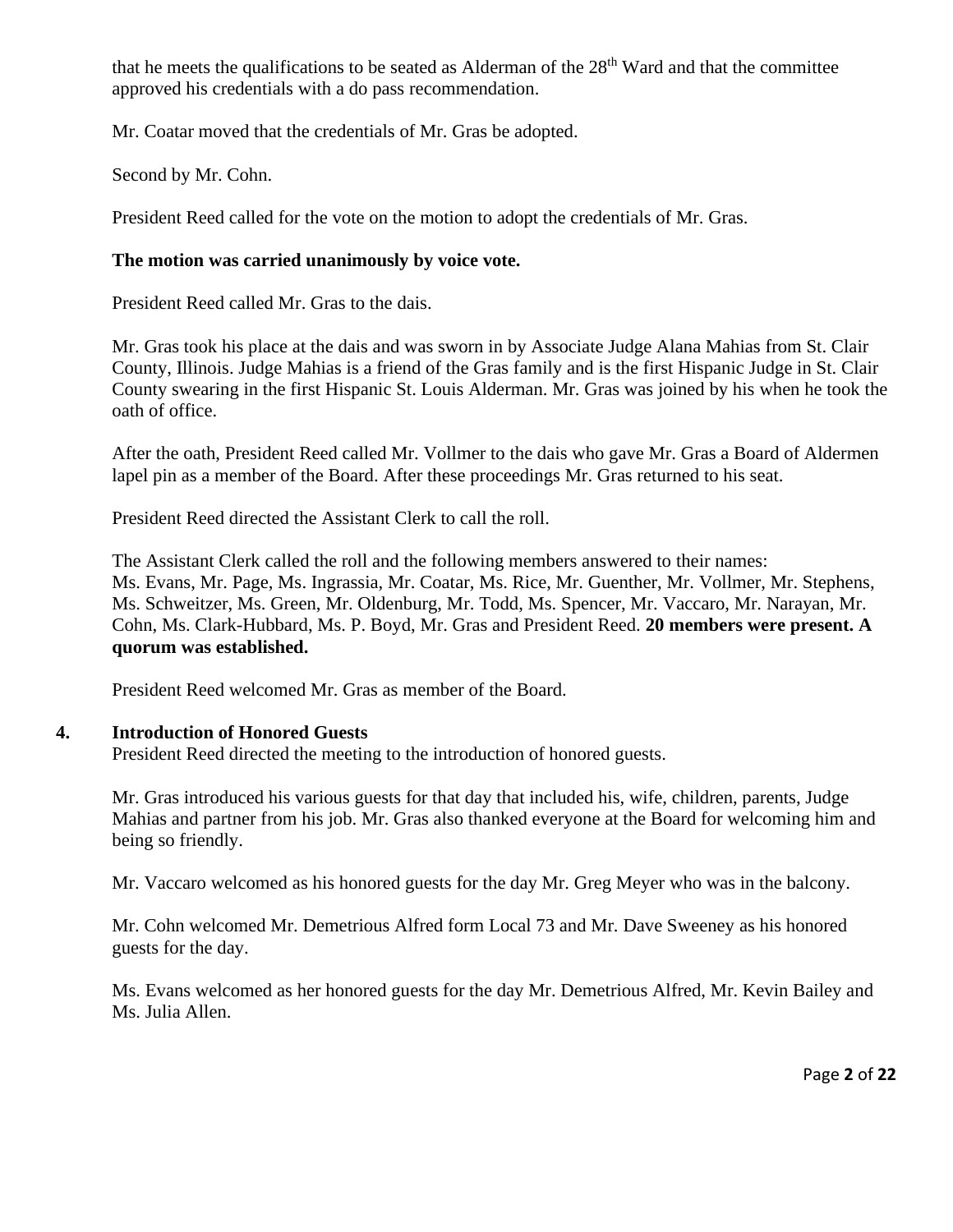Mr. Vollmer stated that today is Ms. Tyus' birthday; that today is "National Arbor Day"; and that on this day in 1967 Soul singer Aretha Franklin released het hit song "Respect."

### **5. Approval of Minutes**

President Reed recognized Mr. Vollmer on the motion to approve the minutes of the Thursday, April 14, 2022, Monday, April 18, 2022 and Tuesday, April 19, 2022 full Board of Aldermen meetings.

Mr. Vollmer moved to approve the minutes of the Thursday, April 14, 2022, Monday, April 18, 2022 and Tuesday, April 19, 2022 full Board of Aldermen meetings.

Seconded by Mr. Cohn.

President Reed called for the vote on the motion to approve the minutes of the Thursday, April 14, 2022, Monday, April 18, 2022 and Tuesday, April 19, 2022 full Board of Aldermen meetings.

### **The motion carried unanimously by voice vote.**

### **6**. **Report of City Officials**

President Reed directed the Clerk the Report of City Officials.

The Clerk read the following:

### **a) Report of the Clerk of the Board of Aldermen**

*The following Board Bills from the 2021-2022 Legislative Session were Third Read and Finally Passed by the Board, signed by the President and delivered to the Mayor for their signature pursuant to law. The list below shows the Bill Number, Name of the Sponsor, the Description of the Board Bill and Date Delivered.* 

# **Board Bill Number 114**

#### **Introduced by Alderman Joseph Vaccaro**

An Ordinance recommended by the Planning Commission on October 6, 2021, to change the zoning of property as indicated on the District Map, from the "A" Single-Family Dwelling District to the "D" Multiple-Family Dwelling District, in City Block 4758 (3250 Clifton Avenue), so as to include the described parcels of land in City Block 4758; and containing an emergency clause. **Date Delivered: Tuesday, April 19, 2022** 

- **b.) Office of the Mayor**  None
- **c.) Office of the President** None
- **7**. **Petitions and Communications** None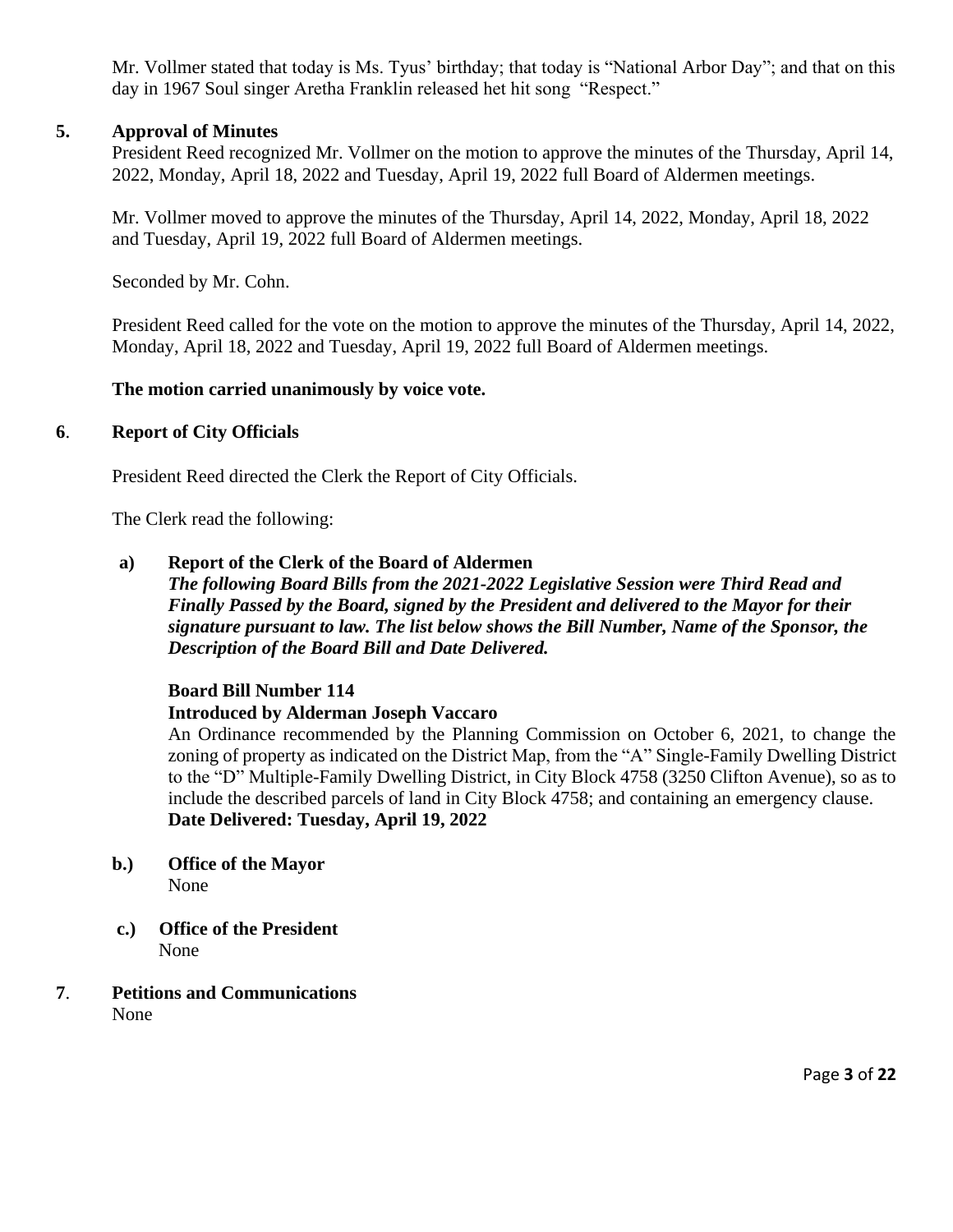- **8. Board Bills for Perfection, Informal Calendar**  None
- *9.* **Board Bills for Third Reading, Informal Calendar** None
- **10. Resolutions, Informal Calendar** None

# **11. First Reading of Board Bills**

President Reed recognized Mr. Oldenburg for a motion toe suspend the rules.

Mr. Oldenburg moved to suspend the rules to introduce and first read Board Bill Number 14.

Seconded by Mr. Vaccaro.

President Reed directed the Assistant Clerk to call the roll on the motion to suspend the rules to introduce and first read Board Bill Number 14.

The Assistant Clerk called the roll and the following votes were recorded.

The following voted Aye:

Ms. Evans, Mr. Page, Ms. Ingrassia, Mr. Coatar, Ms. Rice, Mr. Guenther, Mr. Vollmer, Mr. Stephens, Ms. Schweitzer, Ms. Green, Mr. Oldenburg, Mr. Todd, Ms. Spencer, Mr. Vaccaro, Mr. Narayan, Mr. Cohn, Ms. Clark-Hubbard, Ms. P. Boyd, Mr. Gras and President Reed. **A total of 20 Aye votes was cast.** 

The following voted No: None

The following voted Present: None.

The following Abstained: None

The following recused themselves: None

The following were present but did not vote: None

# **A total of 20 votes were cast. The motion passed.**

President Reed directed the Assistant Clerk to place Board Bill Number 14 at the end of the First Reading of Board Bills Calendar.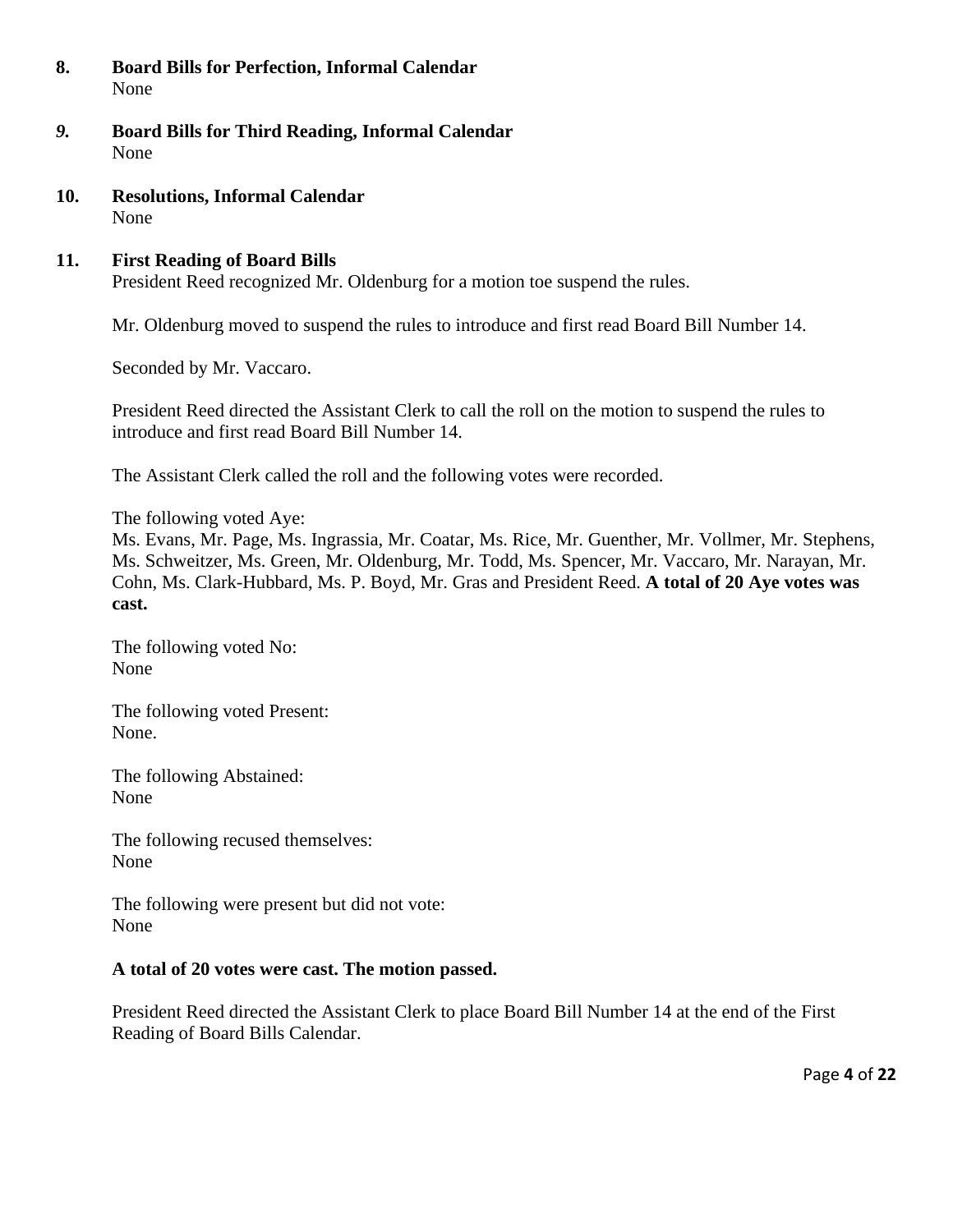### **The Assistant Clerk acknowledged.**

President Reed directed the Assistant Clerk to the First Reading of Board Bills.

The Assistant Clerk read the following into the record.

#### **Board Bill Number 2**

# **Introduced by Alderman James Page**

An Ordinance recommended by the Planning Commission on April 13, 2022, to change the zoning of property as indicated on the District Map, from the "F" Neighborhood Commercial District to the "D" Multiple-Family Dwelling District, in City Block 624 (1404-06 Monroe Street), so as to include the described parcel of land in City Block 624; and containing an emergency clause.

#### **Board Bill Number 3**

#### **Introduced by Alderwoman Christine Ingrassia**

An Ordinance authorizing the honorary street name Ollie Stewart Way pursuant to **Ordinance 68937**, which shall begin at the intersection of Park Avenue and Cardinal Avenue and run east on Park Avenue to the intersection of Park Avenue and Montrose Avenue.

#### **Board Bill Number 4**

#### **Introduced by Alderwoman Annie Rice**

An ordinance recommended by the Planning Commission approving the name of a new street within an approved resubdivision in the City of St. Louis-- extending between Kingshighway Boulevard on the west to Shaw Boulevard on the east -- to be named Shaw Avenue. The extension was created during the Kingshighway Bridge Improvement Project.

#### **Board Bill Number 5**

#### **Introduced by Alderwoman Pamela Boyd**

An ordinance repealing **Ordinance 69864**, and prohibiting the issuance of any package or drink liquor licenses for any currently non-licensed premises within the boundaries of the Twenty-Seventy Ward Liquor Control District, as established herein, for a period of three years from the effective date hereof; containing exceptions allowing, during the moratorium period, for the transfer of existing licenses, under certain circumstances, the issuance of a license to persons operating a restaurant at a previously nonlicensed premises, and the issuance of a license to a  $501(c)(3)$  tax-exempt organization at a previously non-licensed premises; and containing an emergency clause.

#### **Board Bill Number 6**

#### **Introduced by Alderman John Collins-Muhammad**

An ordinance repealing Section 2 of **Ordinance 59513** relating to the Board of Aldermen's officers and employees and their removal, and replacing it with a new Section 2 regarding the same; and repealing **Sections 3.06.100** and **3.06.120 of the Revised Code of the City of St. Louis.**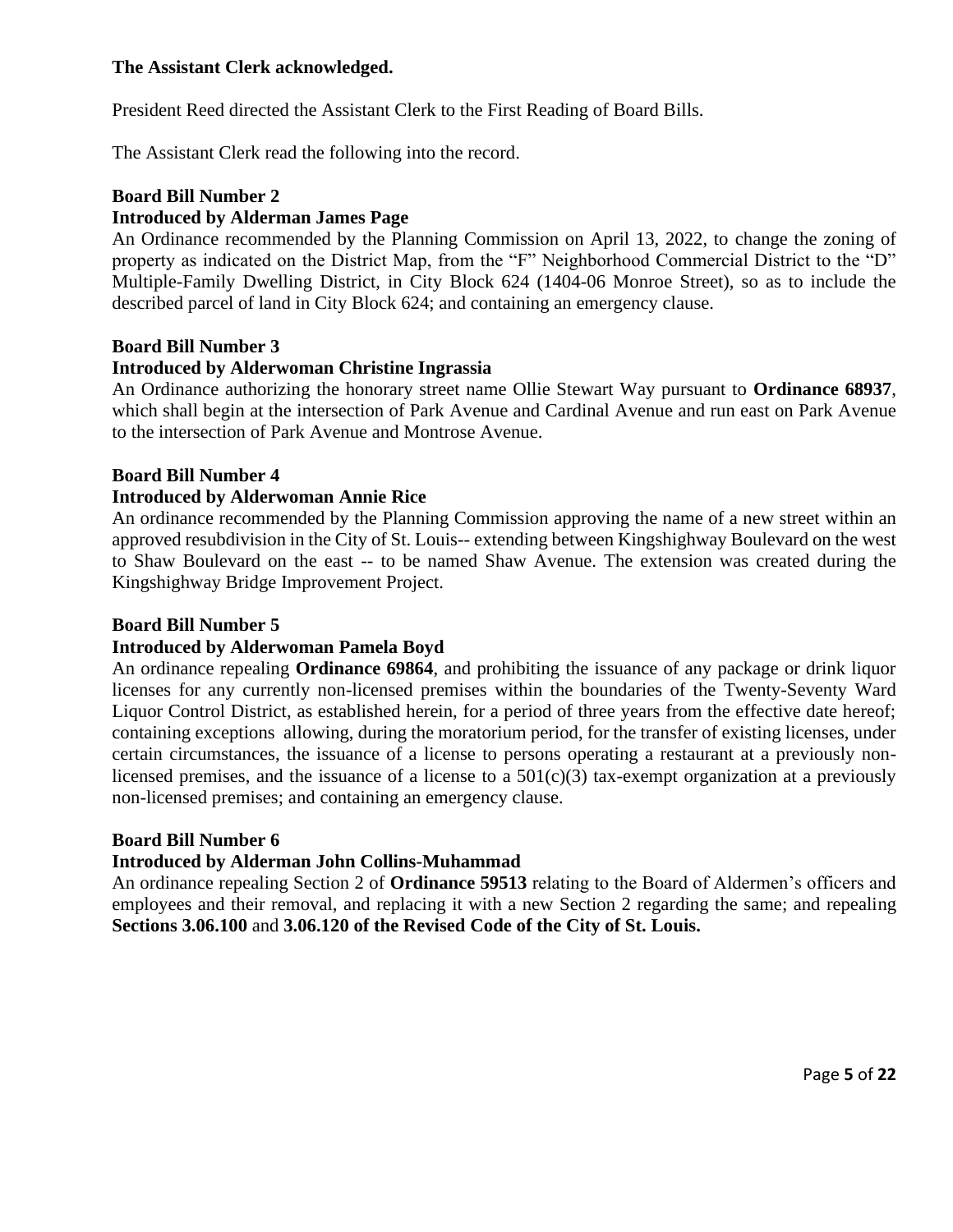#### **Board Bill Number 7 Introduced by Alderman Jesse Todd**

An ordinance authorizing and directing the Director of Streets to permanently close, barricade or otherwise impede the flow of traffic on the 4000 block of West Belle Place by blocking said traffic flow at the east curb line of North Sarah Street at the intersection of West Belle Place and North Sarah Street.

### **Board Bill Number 8**

### **Introduced by Alderman Jesse Todd**

An Ordinance establishing a two-way stop site at the intersection of Academy Avenue and Raymond Avenue regulating all traffic traveling northbound and southbound on Academy Avenue at Raymond Avenue; and containing an emergency clause.

### **Board Bill Number 9**

### **Introduced by Alderman Jesse Todd**

Pursuant to **Ordinance Number 70333** as amended by **Ordinance Number 71394**, an ordinance directing the Director of Streets to install speed humps to calm the flow of traffic on the: 700 Block of Aubert Ave, 5100 block of Cabanne Ave, 3730 block of Cook Ave, 4100 block of CD Banks Ave, 4400 block of Enright Ave, 3700 block of Finney Ave. 3800 block of Finney Ave, the 5000 block of Minerva Ave, 5000 block of Ridge Ave, 4300 block of Washington Ave, 5000 block of Vernon Ave, and 5100 block of Vernon Ave.

### **Board Bill Number 10**

### **Introduced by Alderwoman Anne Schweitzer**

An ordinance establishing the Holly Hills Special Business District pursuant to Sections 71.790 through 71.808 of the Revised Statutes of Missouri, and setting its boundaries, tax rate, initial rate of levy subject to the approval of the qualified voters and uses to which tax revenue may be put; creating a board of commissioners; and containing severability, effectiveness, and emergency clauses.

#### **Board Bill Number 11**

# **Introduced by Alderwoman Christine Ingrassia**

An Ordinance recommended by the Board of Estimate and Apportionment authorizing the Department of Health to accept a Local Public Health Disparities Initiative ("LPH Disparities Initiative") grant award of up to \$1,326,325.00 from the Missouri Department of Health and Senior Services, for the grant purposes of providing funding assistance with local efforts of reducing COVID-19 related health disparities; authorizing the expenditure of LPH Disparities Initiative grant funds for grant purposes, and to fulfill the obligations of said grant; and containing an emergency clause.

# **Board Bill Number 12**

# **Introduced by President Lewis Reed**

An Ordinance recommended by the Board of Estimate and Apportionment and authorizing the Mayor, or her designees, to apply for and accept funds pursuant to Federal appropriations under the American Rescue Plan Act of 2021, Pub. L. No. 117-2, § 9901 (March 11, 2021) (ARPA), directing the Comptroller to establish a new account for the receipt of funds to the extent received, appropriating certain expenditures of such funds to the extent received; authorizing contracts and intergovernmental agreements and to expend the funds, to the extent received; containing a severability clause; and containing an emergency clause.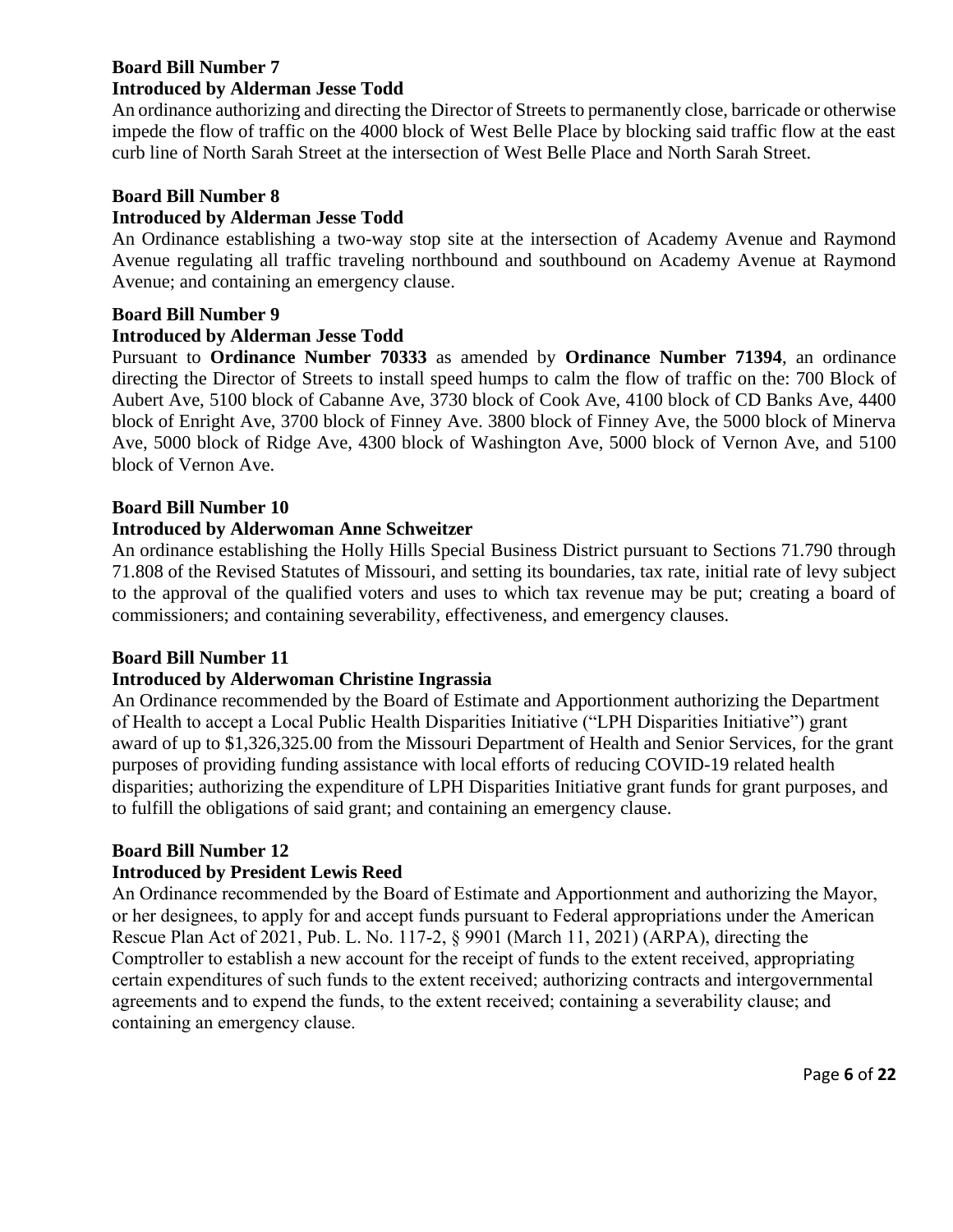# **Board Bill Number 13**

### **Introduced by Alderwoman Pamela Boyd**

Pursuant to **Ordinance Number 70333** as amended by **Ordinance Number 71394**, an ordinance directing the Director of Streets to install speed humps to calm the flow of traffic on the: 5300 block of Arlington Avenue between the intersections of Arlington Avenue and Thekla Avenue and Arlington Avenue and Harney Avenue and , on the 4700 block of Beacon Avenue between the intersections of Beacon Avenue and Prange Avenue and Beacon Avenue and Bircher Avenue, on the 4700 block of Genevieve Avenue between the intersections of Genevieve Avenue and Prange Avenue and Genevieve Avenue and Bircher Avenue.

### **Board Bill Number 14**

### **Introduced by Alderman Thomas Oldenburg**

An ordinance prohibiting tents or similar shelters regardless of the materials in their construction or whether temporary or permanent, within public rights or way or in a manner that would impede the use or maintenance or a public right of way; and containing a definition of "public right of way."

#### **12***.* **Reference to Committee of Board Bills**

President Reed directed the Assistant Clerk to read Reference to Committee.

The Assistant Clerk read the following Reference to Committee.

Convention and Tourism: None

Education and Youth Matters None

Engrossment, Rules and Resolutions: None

Health and Human Services: **Board Bill Number 11.** 

Housing, Urban Development and Zoning: **Board Bill Numbers 2 and 12.** 

Intergovernmental Affairs: None

Legislation: None

Neighborhood Development: None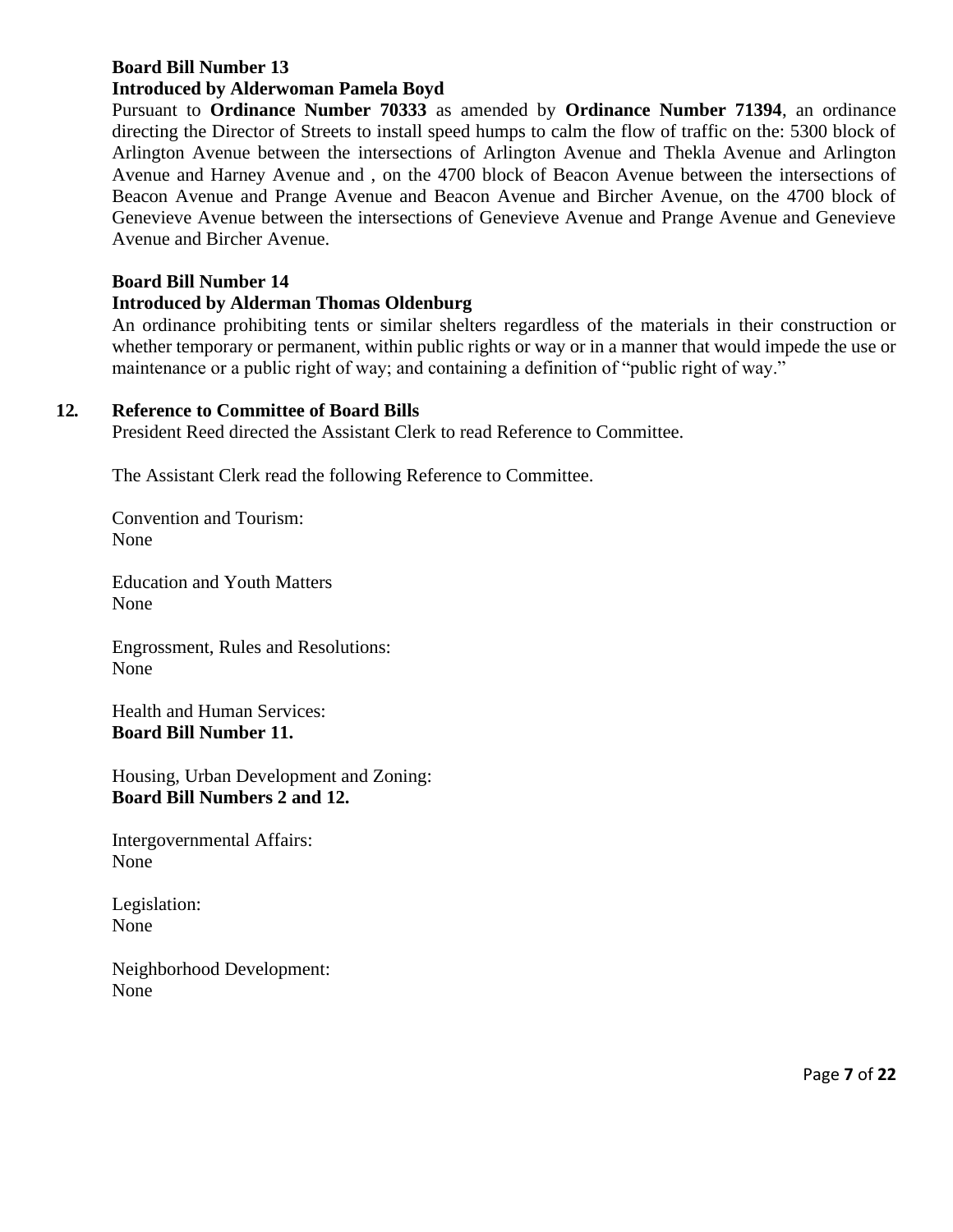Parks and Environmental Matters: None

Personnel and Administration: **Board Bill Number 6.**

Public Employees: None

Public Safety: **Board Numbers 5 and 14.** 

Public Utilities: None

Streets, Traffic and Refuse: **Board Bill Numbers 3, 4, 7, 8, 9 and 13.** 

Transportation and Commerce: None

Ways and Means: **Board Bill Number 10.** 

- **13. Second Reading and Report of Standing Committees** None
- **14. Report of Special Committees** None
- **15. Perfection Consent Calendar**  None
- **16. Board Bills for Perfection** None
- **17. Third Reading Consent Calendar** None
- **18. Third Reading /Report of Engrossment and Final Passage** None
- **19. Courtesy Resolutions Consent Calendar**  President Reed directed the Assistant Clerk to the Courtesy Resolutions Calendar.

The Assistant Clerk read the following: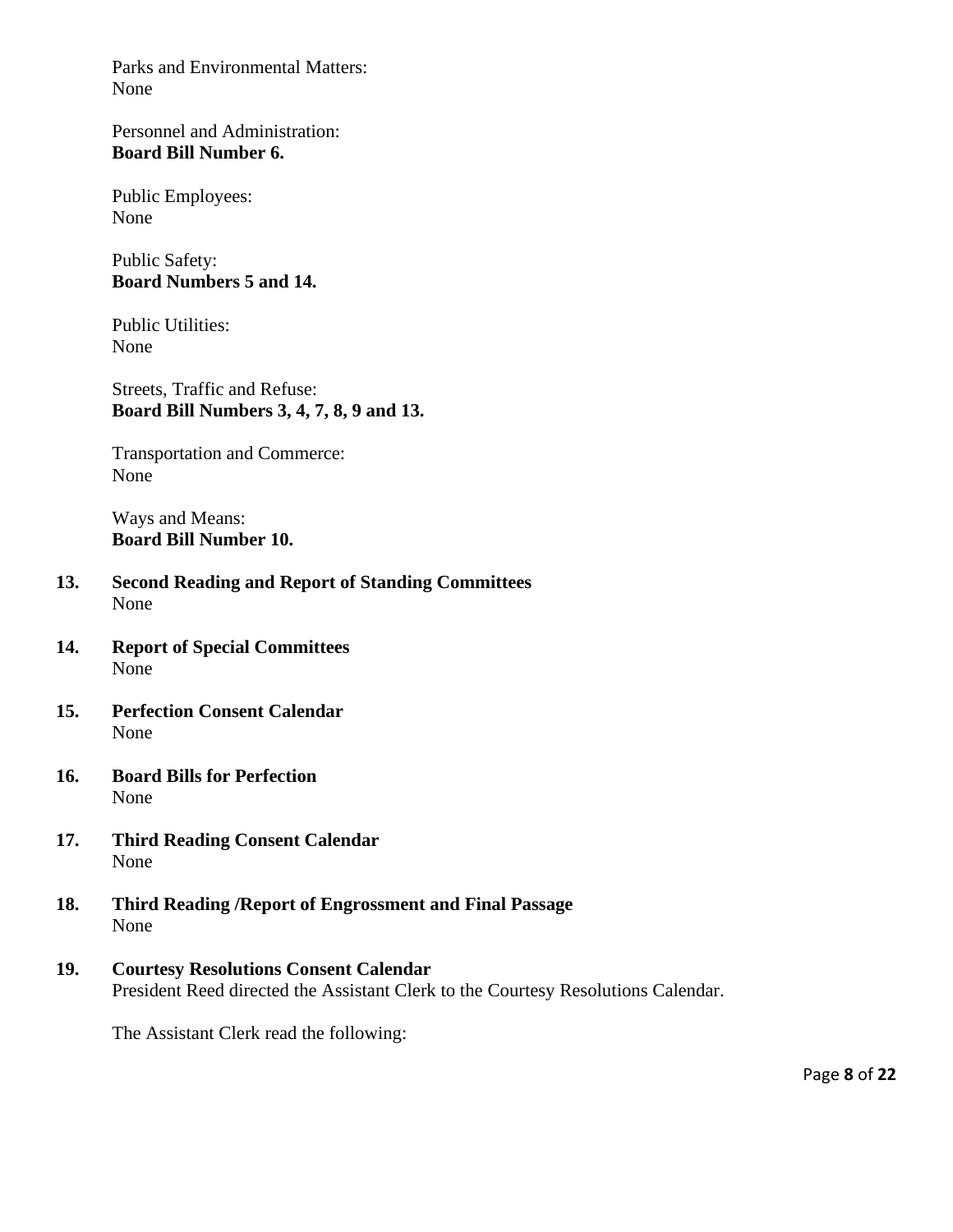#### **RESOLUTION NUMBER 5 HONORING THE URBAN LEAGUE OF METROPOLITAN ST. LOUIS, INC. WOMEN'S BUSINESS CENTER (WBC)**

**WHEREAS**, the Urban League of Metropolitan St. Louis, Inc. Women's Business Center (WBC), formerly Grace Hill Women's Business Center was founded in 1999 as an economic development initiative within Grace Hill Settlement House; and

**WHEREAS**, it is a public/private partnership with the U.S. Small Business Administration and is dedicated to providing micro-business development for aspiring entrepreneurs, with a primary focus on minority women in the community. Partnering with other institutions and community organizations, the Center is able to offer a variety of programs and services to further individuals' aims of entrepreneurship; and

**WHEREAS**, the WBC offers comprehensive services to support all stages of entrepreneurship, 1:1 business counseling, where new business owners can vet their ideas, and seminars/speaker series; and

**WHEREAS**, the WBC's parent organization, the Urban League of Metropolitan St. Louis, Inc.**,** works in partnership with neighbors and stakeholders to identify the social and economic challenges in North and South St. Louis, and establish families and communities that are strong and self-sustaining; and

**WHEREAS**, the Urban League serves more than 100,000 clients each year in St. Louis and the Metro East through a multitude of services including Head Start/Early Head Start, workforce development, housing assistance, utility assistance, and employment services; and

**WHEREAS**, the Women's Business Center is central to the Urban League's mission, which is to develop the skills of residents, and to create opportunities for their personal advancement and for the economic well-being of their community.

**NOW THEREFORE BE IT RESOLVED** by the Board of Aldermen of the City of St. Louis that we pause in our deliberations to recognize the many accomplishments and contributions of the Urban League of Metropolitan St. Louis, Inc. Women's Business Center (WBC). We further direct the Clerk of this Board to spread a copy of this Resolution across the minutes of these proceedings and to prepare a commemorative copy to the end that it may be presented at a time and place deemed appropriate by the Sponsor.

#### **Introduced this 29th day of April, 2022 by: Honorable John Collins-Muhammad, Alderman 21st Ward**

# **RESOLUTION NUMBER 6 HONORING JOANIE THOMAS SPURGEON**

**WHEREAS**, we have been apprised that after more than four decades in the restaurant business, Joanie Thomas Spurgeon officially hung up her apron and retired in March of this year; and

WHEREAS, Joan Marie Thomas was born on April 5<sup>th</sup>, 1961, to Charles and Margaret Thomas, she was the youngest of four siblings: Patti, Tommy, and Michael; Joanie grew up in south St. Louis where she attended St.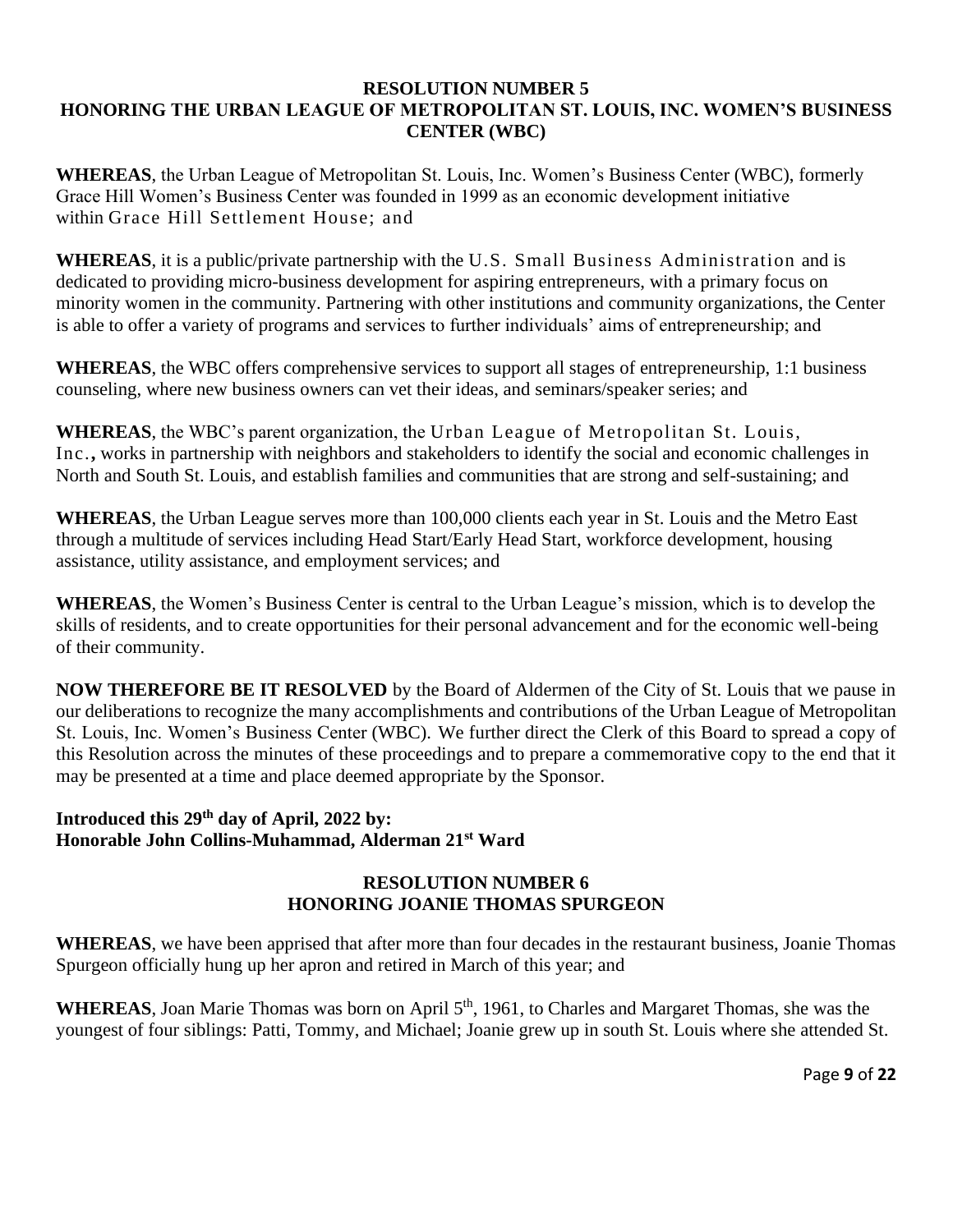Agnes grade school and St. Anthony's High School; at age 15 she began working at Buck Or Two Steakhousebeginning her long career in the restaurant industry; and

**WHEREAS**, Joanie took courses at Forest Park community college for Chef's Apprenticeship and Restaurant Business and Management Program; after opening her restaurant years later she was invited back to Forest Park where she gave talks to students aspiring to go into the restaurant business; and

**WHEREAS**, prior to opening her own restaurant, Joanie and her sister Patti worked at the newly opened and now famous Broadway Oyster Bar; she then went on to manage the 1860's Saloon-it was there Joanie knew she wanted to open her own restaurant in the Soulard neighborhood that she had grown to love; and

**WHEREAS**, in early February, 1994, 2 weeks before the annual Mardi Gras festivities kicked off, Joanie's Pizzeria officially opened at 2101 Menard Street in the heart of Soulard; almost instantly the restaurant became a hub for neighbors, family, friends and customers to meet and enjoy good food and live music; it would soon become a destination for numerous birthday parties, baby showers, rehearsal dinners, reunions, and happy hours---strangers became lifelong friends at Joanies Pizzeria; and

**WHEREAS**, Joanie met the love of her life, Doug Spurgeon, who was sitting on a barstool at the pizzeria when she first saw him; they were wed on October 11<sup>th</sup>, 2008, on a beautiful fall evening at Soulard Park surrounded by family, friends, business partners, neighbors and employees; the evening was beautiful the long-waited wedding was epic; and

**WHEREAS**, as the restaurant continued to thrive-so did the number of carry-out orders, Joanie's response: open a place down the street, for carry out and delivery only, increase catering menu and call it Joanies To Go; she did and it is still thriving today; and

**WHEREAS**, Joanie spent a lot of time volunteering nearby at St. Vincent De Paul Church with her beloved aunt and uncle, Joan and Bob Soaib; whether it was their influence or another force, Joanie has always been a model for the saying "It's better to give than to receive"; and

**WHEREAS**, over the years Joanie donated thousands of gift certificates to anyone who asked for her support, she hosted many events, large and small, from the notorious Spaghetti Wrestling Contests to an evening at the restaurant to raise money to help out an employee; Joanie's employees were her extended family and she cared for them as a mother cares for a child –teaching, sometimes scolding, but always loving and supporting them in any way she could to make a positive difference in their lives; and

**WHEREAS**, Joanie resides in and loves her Soulard neighborhood; she was a founding member of the Soulard Business Association and Soulard Safety Committee, she has sat on and advised various neighborhood committees; Joanie and Joanie's Pizzeria will forever be in the hearts and memories of all those who live, work, and play in Soulard.

**NOW THEREFORE BE IT RESOLVED** by the Board of Aldermen of the City of St. Louis that we pause in our deliberations to thank, congratulate, and wish good luck to Joanie Thomas Spurgeon for her incredible generosity and contributions to our City and we wish her peace and happiness in her retirement. We further direct the Clerk of this Board to spread a copy of this Resolution across the minutes of these proceedings and to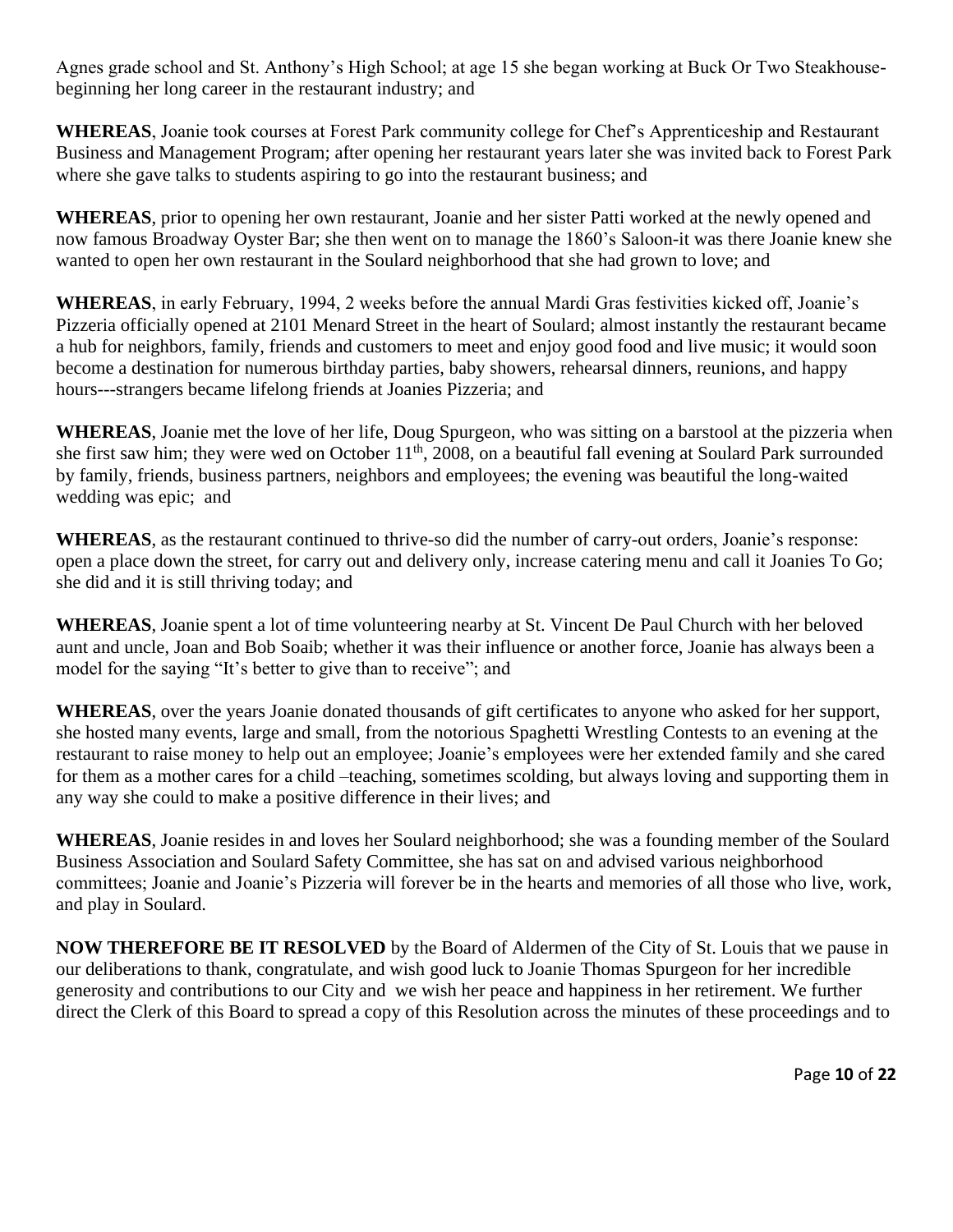prepare a commemorative copy to the end that it may be presented to her at a time and place deemed appropriate by the Sponsor.

### **Introduced this 29th day of April, 2022 by: The Honorable Jack Coatar, Alderman 7th Ward The Honorable Dan Guenther, Alderman 9th Ward The Honorable Lewis E. Reed, President St. Louis City Board of Aldermen**

# **RESOLUTION NUMBER 7 HONORING PASTOR RALPH F. PETTY**

WHEREAS, Pastor Ralph F. Petty is commemorating his 22<sup>nd</sup> Anniversary as Pastor of the City of Refuge Christina Church; and

**WHEREAS**, on April 24, 2022, his church family, friends and congregations from all over plan to proudly come together to help celebrate the services and sacrifices of this outstanding servant. They gather to celebrate his years love, prayers and steadfast leadership; and

**WHEREAS**, under the direction of the Holy Spirit and approval from his spiritual covering, Apostle Julia Wade, he was installed at the founding Pastor of City of Refuge Christian Church in 2000, and throughout this time, he has fervently embraced the vision that was given to him; and

**WHEREAS**, he continues to provide strong leadership needed to help improve and enrich the City of Refuge church family, helping them to advance and grow to progressive heights. Under his guidance, the church body was blessed to move into a new church home; and

**WHEREAS**, Pastor Ralph Petty firmly believes that the church must be a "Church on the MOVE," and serve the community through prayer, faith and unwavering love; and

**WHEREAS**, this dynamic and humble man has demonstrated excellence in his calling as a "Man of God" the members of the City of Refuge Christian Church body extend to him and his beautiful family, their sincerest love and appreciation; and

**WHEREAS**, his congregation members are all proud to call him their "Pastor, Leader and Friend"; and

**NOW THEREFORE BE IT RESOLVED** by this Honorable Board of Aldermen of the City of St. Louis that we pause in our deliberations to thank, congratulate, and wish good luck to Pastor Ralph Petty for his 22 years of faithful service to his congregation and all of St. Louis. We further direct the Clerk of this Board to spread a copy of this Resolution across the minutes of these proceedings and to prepare a commemorative copy to the end that it may be presented to him at a time and place deemed appropriate by the Sponsor.

# **Introduced this 29th day of April, 2022 by: The Honorable Jesse Todd, Alderman 18th Ward**

### **RESOLUTION NUMBER 8 HONORING LISA GROZDANIC**

Page **11** of **22**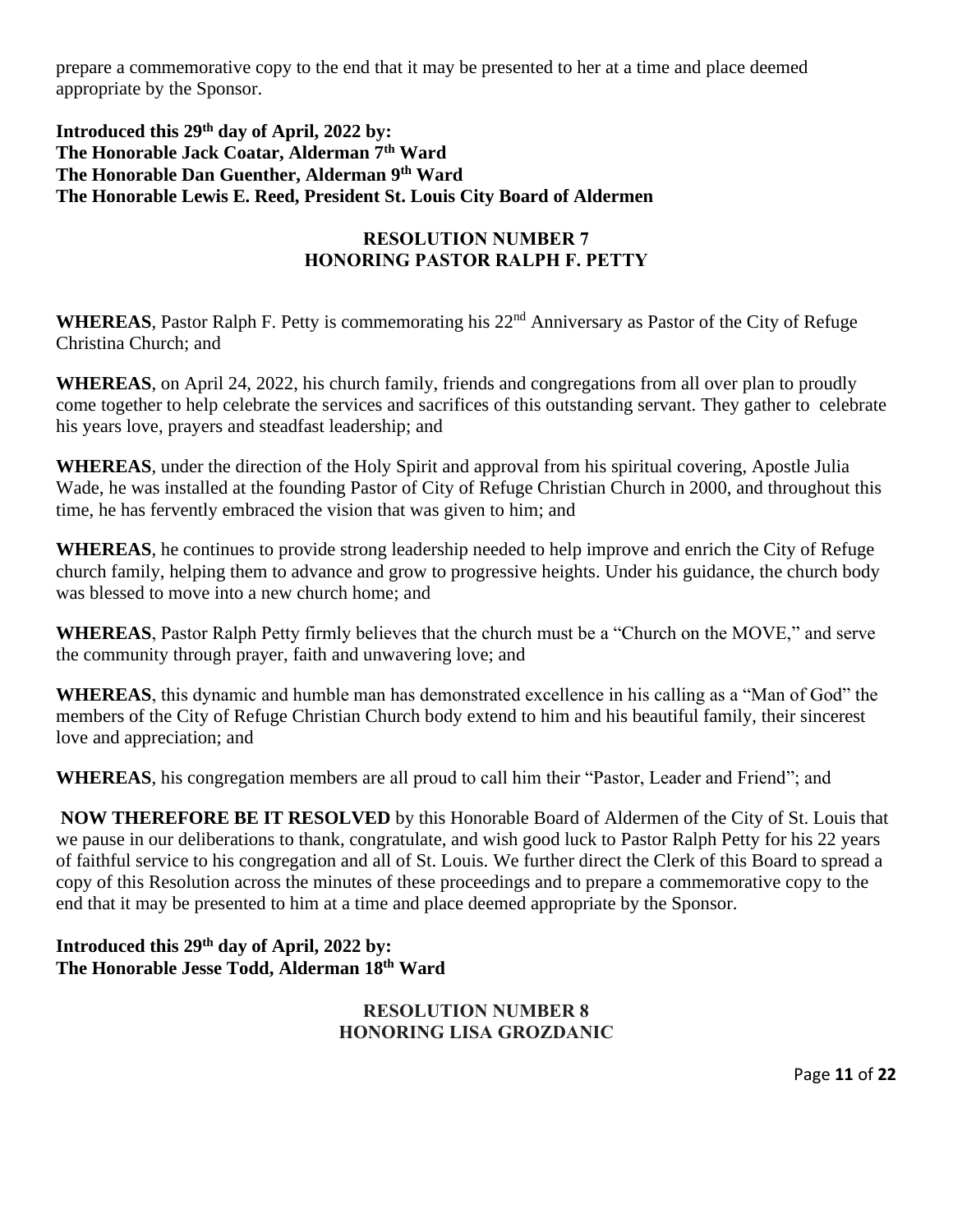**WHEREAS**, the observance of the Muslim holy month of Ramadan, it is befitting that we honor Lisa Grozdanic, and express our pride and appreciation to her for her personal achievements, numerous community contributions and commitments to the City of Saint Louis and commend her as a member of the Muslim communities in the Saint Louis Metropolitan Area for the lasting positive impact she has made and continue to make; and

**WHEREAS**, the Saint Louis Metropolitan Area has one of the highest concentrations of Muslims in the nation, and is enriched by the unparalleled diversity of its residents, the City of Saint Louis takes great pride in supporting individual religious freedoms and is strengthened by the many varied religious, political, and cultural traditions of its diverse population, including those Americans who practice Islam; and

**WHEREAS**, The history of Islam in this country dates back to before its founding, originating with African slaves who brought their Muslim beliefs with them to the Americas and who later contributed in numerous ways to the founding of the nation, and there are today millions of Muslim Americans, both immigrant and native-born, of diverse backgrounds and beliefs; and

**WHEREAS**, Muslim small business owners, community organizers, and religious organizations have enriched the Saint Louis Community and has contributed towards dispelling stereotypes, misunderstanding and misconceptions towards Islam and Muslims bringing people together to live with a better understanding and living in peace and harmony; and

**WHEREAS**, Ramadan, the ninth month of the Muslim calendar year, is a time of introspection and spiritual renewal for Muslims worldwide. During the month of Ramadan, Muslims are to

- Fast, from sunrise to sundown;
- Keep up prayer;
- Recite the entirety of the Holy Al-Quran;
- Intensify efforts in the remembrance of Allah; and
- Perform charity, etc.

**NOW THEREFORE BE IT RESOLVED**, by the Board of Aldermen of the City of Saint Louis that we pause in our deliberations to recognize and honor Lisa Grozdanic and we direct the Clerk of this Board to spread a copy of this Resolution across the minutes of these proceedings and direct the clerk to prepare a commemorative copy to the end that it may be presented to our honoree at a time and place deemed appropriate by the Sponsor.

# **Introduced this 29th day of April, 2022 by: The Honorable John Collins-Muhammad, Alderman 21st Ward**

# **RESOLUTION NUMBER 9 HONORING NEVEEN AYESH**

**WHEREAS**, the observance of the Muslim holy month of Ramadan, it is befitting that we honor Neveen Ayesh and express our pride and appreciation to her for her personal achievements, numerous community contributions and commitments to the City of Saint Louis and commend her as a member of the Muslim

Page **12** of **22**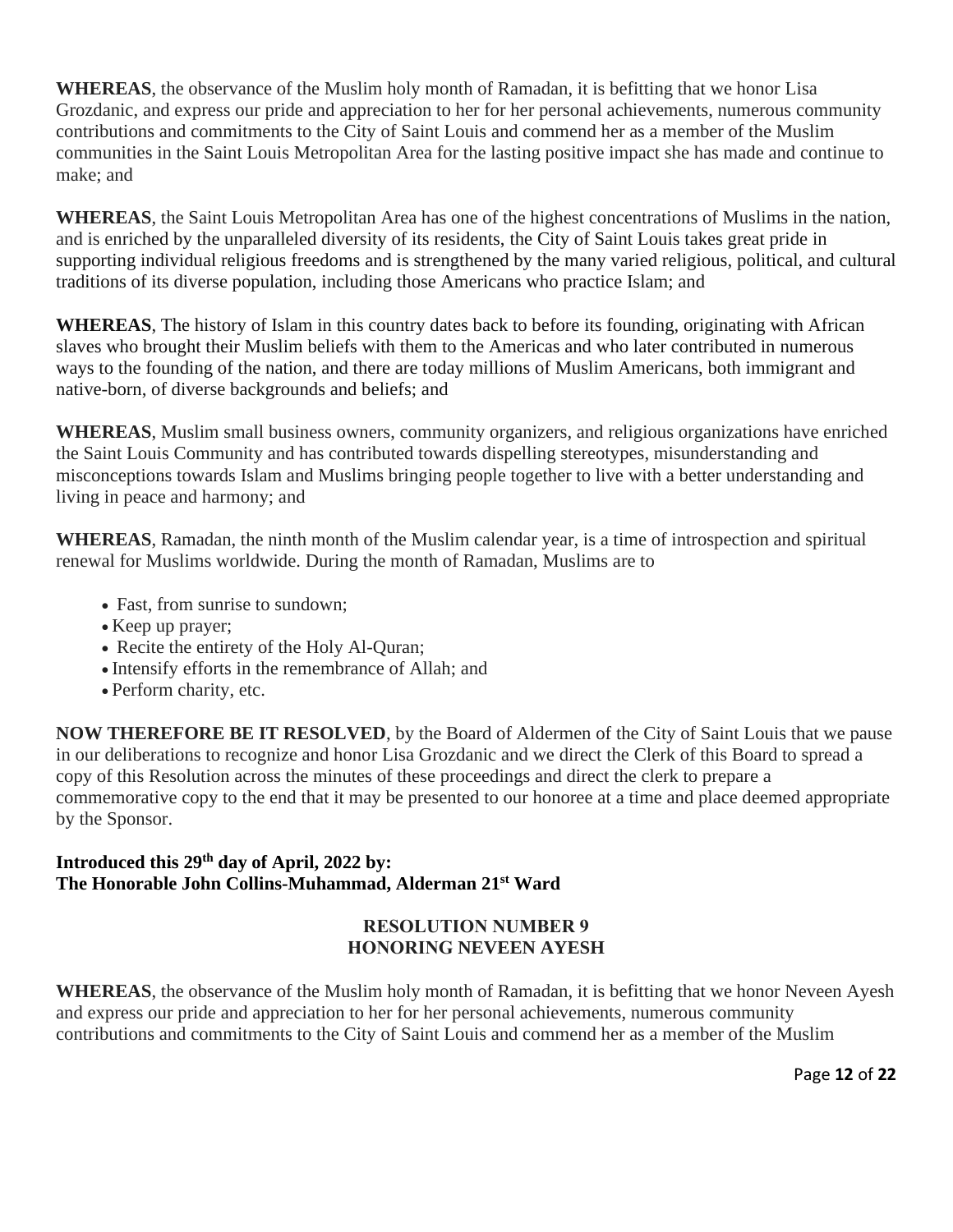communities in the Saint Louis Metropolitan Area for the lasting positive impact she has made, and continue to make; and

**WHEREAS**, the Saint Louis Metropolitan Area has one of the highest concentrations of Muslims in the nation, and is enriched by the unparalleled diversity of its residents, the City of Saint Louis takes great pride in supporting individual religious freedoms and is strengthened by the many varied religious, political, and cultural traditions of its diverse population, including those Americans who practice Islam; and

**WHEREAS**, The history of Islam in this country dates back to before its founding, originating with African slaves who brought their Muslim beliefs with them to the Americas and who later contributed in numerous ways to the founding of the nation, and there are today millions of Muslim Americans, both immigrant and native-born, of diverse backgrounds and beliefs; and

**WHEREAS**, Muslim small business owners, community organizers, and religious organizations have enriched the Saint Louis Community and has contributed towards dispelling stereotypes, misunderstanding and misconceptions towards Islam and Muslims bringing people together to live with a better understanding and living in peace and harmony; and

**WHEREAS**, Ramadan, the ninth month of the Muslim calendar year, is a time of introspection and spiritual renewal for Muslims worldwide. During the month of Ramadan, Muslims are to:

- Fast, from sunrise to sundown;
- Keep up prayer;
- Recite the entirety of the Holy Al-Quran;
- Intensify efforts in the remembrance of Allah; and
- Perform charity, etc.

**NOW THEREFORE BE IT RESOLVED**, by the Board of Aldermen of the City of Saint Louis that we pause in our deliberations to recognize and honor Neveen Ayesh and we direct the Clerk of this Board to spread a copy of this Resolution across the minutes of these proceedings and direct the clerk to prepare a commemorative copy to the end that it may be presented to our honoree at a time and place deemed appropriate by the Sponsor.

# **Introduced this 29th day of April, 2022 by: The Honorable John Collins-Muhammad, Alderman 21st Ward**

# **RESOLUTION NUMBER 10 HONORING MAJED "MIKE" ABUSAID**

**WHEREAS**, the observance of the Muslim holy month of Ramadan, it is befitting that we honor Majed "Mike" Abusaid and express our pride and appreciation to her for her personal achievements, numerous community contributions and commitments to the City of Saint Louis and commend her as a member of the Muslim communities in the Saint Louis Metropolitan Area for the lasting positive impact she has made, and continue to make; and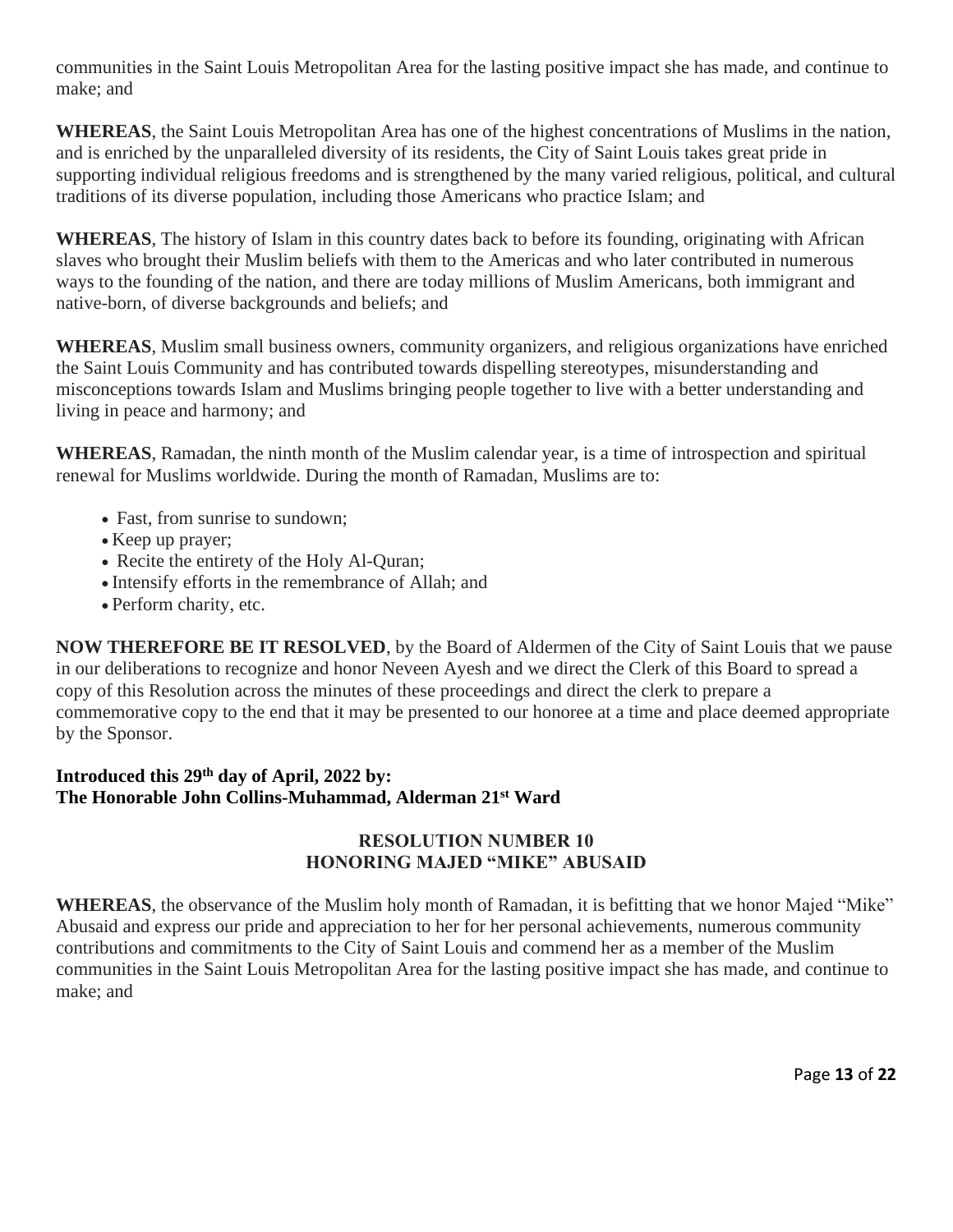**WHEREAS**, the Saint Louis Metropolitan Area has one of the highest concentrations of Muslims in the nation, and is enriched by the unparalleled diversity of its residents, the City of Saint Louis takes great pride in supporting individual religious freedoms and is strengthened by the many varied religious, political, and cultural traditions of its diverse population, including those Americans who practice Islam; and

**WHEREAS**, The history of Islam in this country dates back to before its founding, originating with African slaves who brought their Muslim beliefs with them to the Americas and who later contributed in numerous ways to the founding of the nation, and there are today millions of Muslim Americans, both immigrant and native-born, of diverse backgrounds and beliefs; and

**WHEREAS**, Muslim small business owners, community organizers, and religious organizations have enriched the Saint Louis Community and has contributed towards dispelling stereotypes, misunderstanding and misconceptions towards Islam and Muslims bringing people together to live with a better understanding and living in peace and harmony; and

**WHEREAS**, Ramadan, the ninth month of the Muslim calendar year, is a time of introspection and spiritual renewal for Muslims worldwide. During the month of Ramadan, Muslims are to:

- Fast, from sunrise to sundown;
- Keep up prayer;
- Recite the entirety of the Holy Al-Quran;
- Intensify efforts in the remembrance of Allah; and
- Perform charity, etc.

**NOW THEREFORE BE IT RESOLVED**, by the Board of Aldermen of the City of Saint Louis that we pause in our deliberations to recognize and honor Majed "Mike" Abusaid and we direct the Clerk of this Board to spread a copy of this Resolution across the minutes of these proceedings and direct the clerk to prepare a commemorative copy to the end that it may be presented to our honoree at a time and place deemed appropriate by the Sponsor.

# **Introduced this 29th day of April, 2022 by: The Honorable John Collins-Muhammad, Alderman 21st Ward**

# **RESOLUTION NUMBER 11 HONORING CAPTAIN ALLEN MUHAMMAD**

**WHEREAS**, the observance of the Muslim holy month of Ramadan, it is befitting that we honor Captain Allen Muhammad and express our pride and appreciation to her for her personal achievements, numerous community contributions and commitments to the City of Saint Louis and commend her as a member of the Muslim communities in the Saint Louis Metropolitan Area for the lasting positive impact she has made, and continue to make; and

**WHEREAS**, the Saint Louis Metropolitan Area has one of the highest concentrations of Muslims in the nation, and is enriched by the unparalleled diversity of its residents, the City of Saint Louis takes great pride in supporting individual religious freedoms and is strengthened by the many varied religious, political, and cultural traditions of its diverse population, including those Americans who practice Islam; and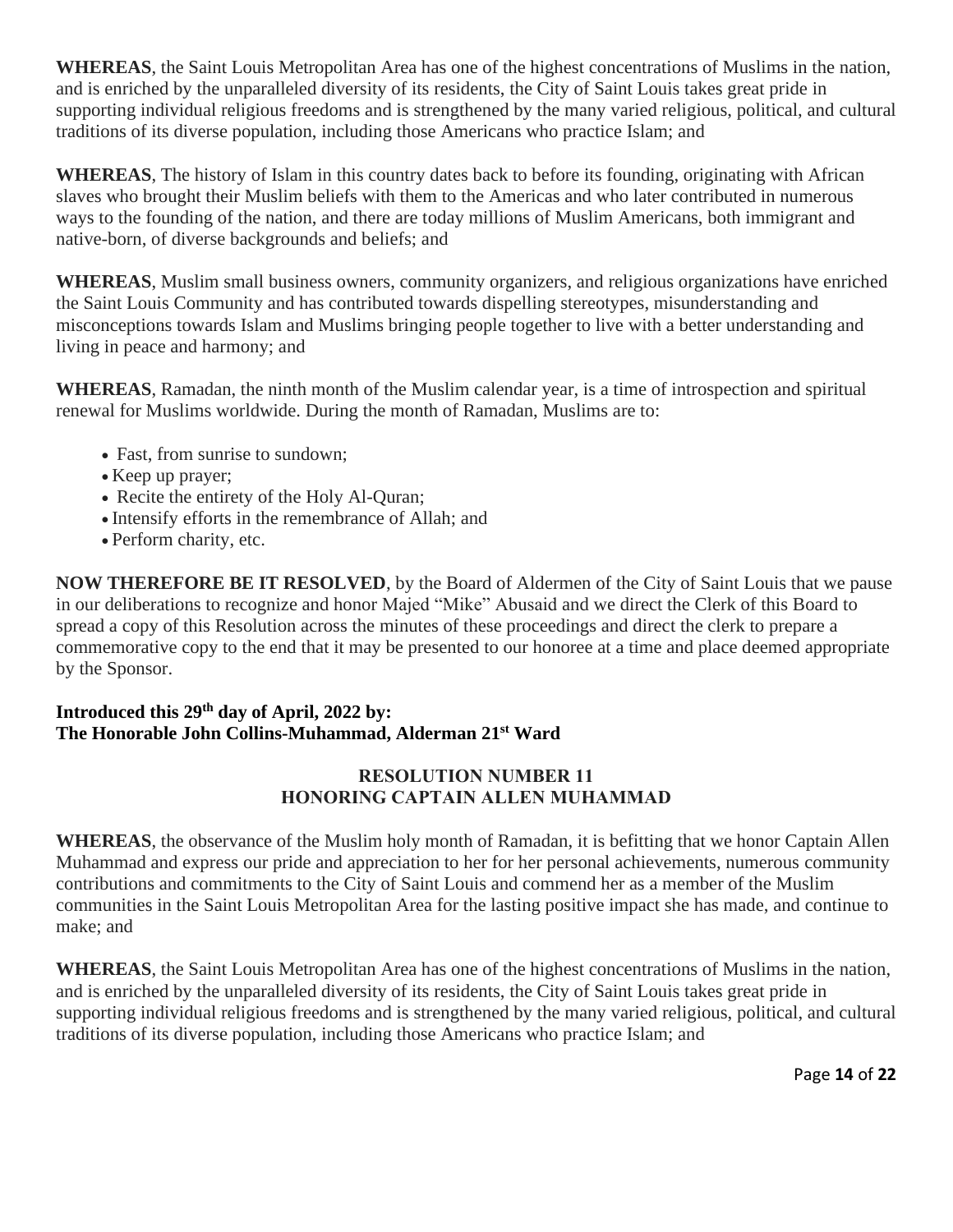**WHEREAS**, The history of Islam in this country dates back to before its founding, originating with African slaves who brought their Muslim beliefs with them to the Americas and who later contributed in numerous ways to the founding of the nation, and there are today millions of Muslim Americans, both immigrant and native-born, of diverse backgrounds and beliefs; and

**WHEREAS**, Muslim small business owners, community organizers, and religious organizations have enriched the Saint Louis Community and has contributed towards dispelling stereotypes, misunderstanding and misconceptions towards Islam and Muslims bringing people together to live with a better understanding and living in peace and harmony; and

**WHEREAS**, Ramadan, the ninth month of the Muslim calendar year, is a time of introspection and spiritual renewal for Muslims worldwide. During the month of Ramadan, Muslims are to:

- Fast, from sunrise to sundown;
- Keep up prayer;
- Recite the entirety of the Holy Al-Quran;
- Intensify efforts in the remembrance of Allah; and
- Perform charity, etc.

**NOW THEREFORE BE IT RESOLVED**, by the Board of Aldermen of the City of Saint Louis that we pause in our deliberations to recognize and honor Captain Allen Muhammad and we direct the Clerk of this Board to spread a copy of this Resolution across the minutes of these proceedings and direct the clerk to prepare a commemorative copy to the end that it may be presented to our honoree at a time and place deemed appropriate by the Sponsor.

# **Introduced this 29th day of April, 2022 by: The Honorable John Collins-Muhammad, Alderman 21st Ward**

# **RESOLUTION NUMBER 12 HONORING JOHN POZZO**

**WHEREAS**, this honorable Board of Aldermen of the City of St. Louis have been apprised of the history, accomplishments, contributions and the upcoming 100<sup>th</sup> Birthday of Mr. John Pozzo; and

**WHEREAS**, Mr. Pozzo was born 100 years ago on May 7, 1922 and has lived his entire life in the City of St. Louis after growing up on The Hill; and

**WHEREAS**, during WW II he proudly served his country for three and one-half years after enlisting in the Navy; and

**WHEREAS**, in the Navy he was a Ship Fitter First Class aboard the USS Duxbury Bay and the USS Monongahela. He helped deliver oil to ships going into combat. The biggest battle he was involved in was the Battle of Guadalcanal; and

**WHEREAS**, Mr. Pozzo has built smaller replicas of WW II ships by hand, down to every little detail. The first one was of one of the ships he served on during the war and was built while he was in the service; and

Page **15** of **22**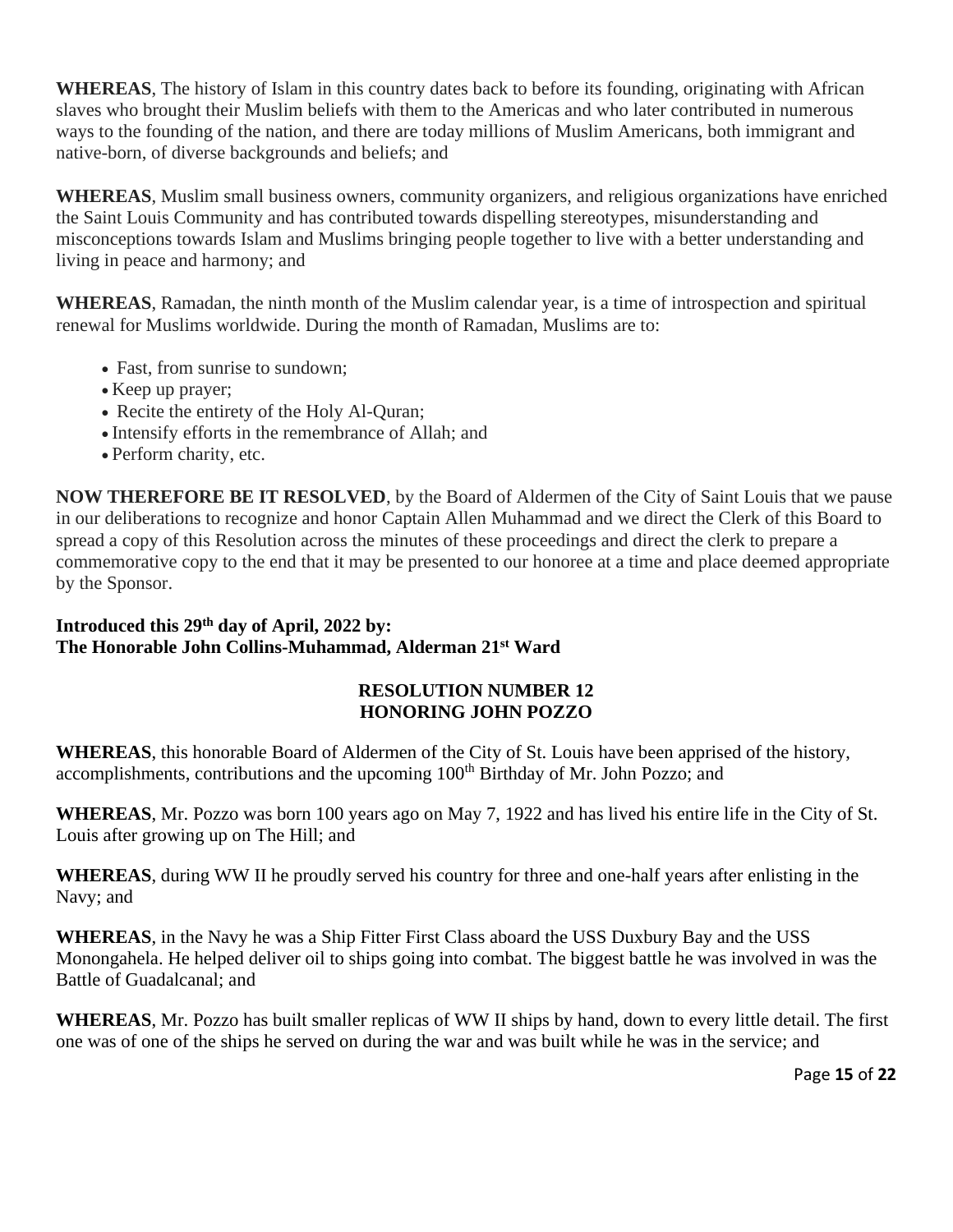**WHEREAS**, he also compiled an orange colored journal documenting his experiences and those he served with during the war. He did this to preserve the memory and sacrifice of all those who served, especially the fallen veterans from The Hill; and

**WHEREAS**, Mr. Pozzo is a remarkable person and a distinguished representative of the St. Louis community. John is dearly loved by his family and friends. Their support during the war greatly contrasted the cruelty and difficulty of wartime; and

**WHEREAS**, he is a very humble and caring man, leading by example in the way we all should live. Anyone who has ever met Mr. Pozzo is a better person for knowing him and are greatly appreciative and feel blessed for the 100 years of his life.

**NOW THEREFORE BE IT RESOLVED** by this Honorable Board of Aldermen of the City of St. Louis that we pause in our deliberations to thank, congratulate and recognize the contributions of Mr. John Pozzo and wish him a very, very happy 100<sup>th</sup> Birthday. We further direct the Clerk of this Board to spread a copy of this Resolution across the minutes of these proceedings and to prepare a commemorative copy to the end that it may be presented to him at a time and place deemed appropriate by the Sponsor.

# **Introduced this 29th day of April, 2022 by: The Honorable Joseph Vollmer, Alderman 10th Ward**

# **RESOLUTION NUMBER 13 HONORING VICTOR DORAL PEOPLES**

**WHEREAS**, we have been apprised that after thirty-five years of dedicated service to the City of St. Louis in Facilities Management, Victor Doral Peoples retired on April 1<sup>st</sup>, 2022; and

**WHEREAS**, Victor Peoples is a lifelong city resident and a proud graduate of Vashon High School; he attended Harris Stowe College where he received his Special Education certificate in 1978 and later went on to Vatterott College where he earned his Certified Nurses Aid degree; and

**WHEREAS**, prior to his career with the City, Victor worked as a Certified Nurses Aid at local care facilities; in 1986, Victor accepted a job as Custodian at Kiel Auditorium and within 2 years Victor had moved to a full time position with the Board of Public Service Facilities Management Division for the City of St. Louis; and

**WHEREAS**, Victor Doral Peoples took pride in his job and continued to work his way up the ranks and in September of 2002 he was promoted to Housekeeping Supervisor II, where he would finish his career with the City; and

**WHEREAS**, throughout his distinguished career, Victor Peoples was a model employee who came to work every day, treated others with respect, found solutions for whatever problem came his way, and never refused to do a job-no matter how big or how small; Victor was the "go-to" guy at city hall for every department who needed his assistance—he always responded and he never let anyone down; and

**WHEREAS**, we are pleased to honor Victor Doral Peoples for his years of service to our city and his commitment to professionalism that earned him the respect and admiration of his supervisors and co-workers;

Page **16** of **22**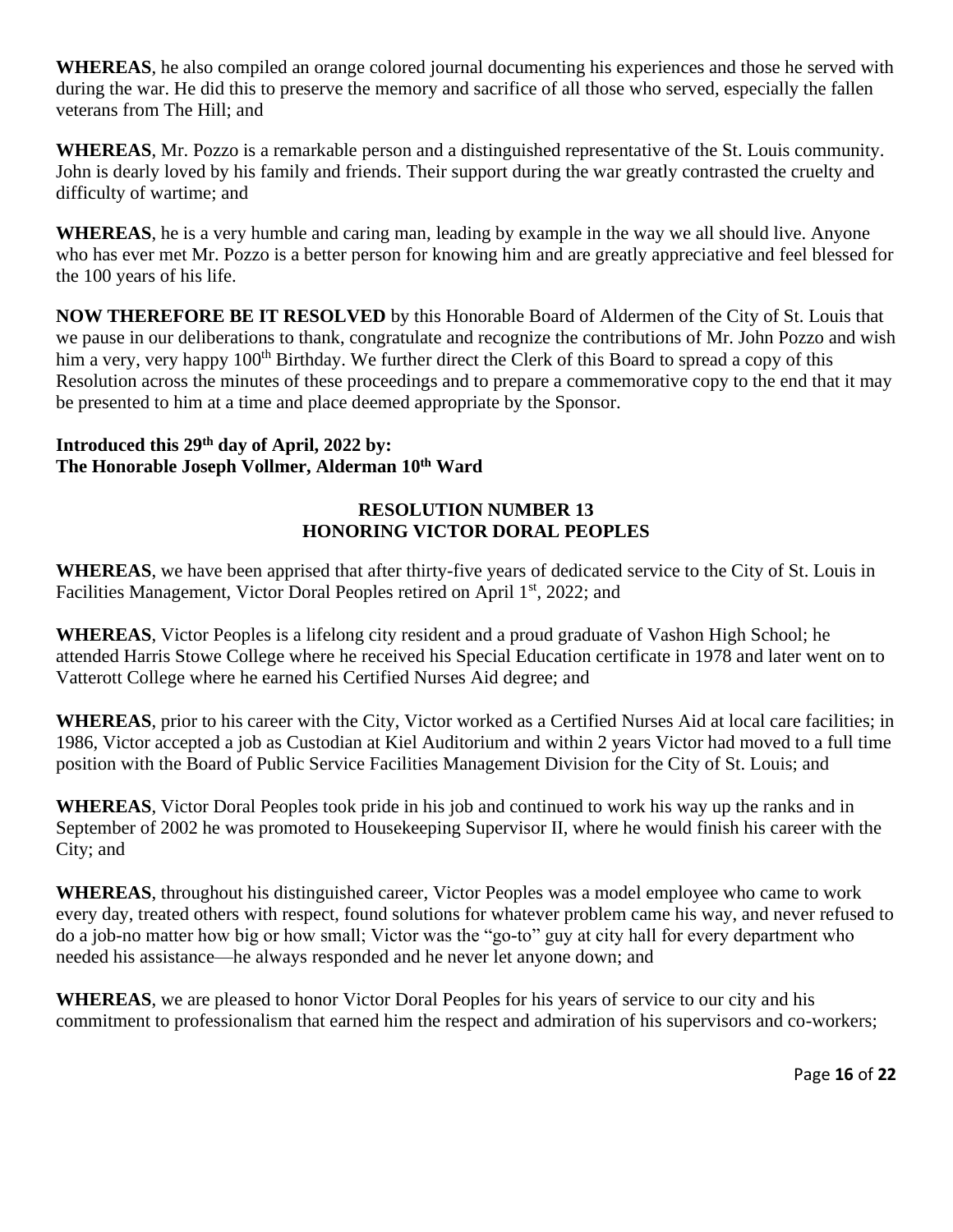his retirement is well-deserved and the we are certain the next chapter for Victor will include, more time with family, Cardinal baseball games, and enjoying life to the fullest.

**NOW THEREFORE BE IT RESOLVED** by the Board of Aldermen of the City of St. Louis that we pause in our deliberations to say thank you and good luck to Victor Peoples after thirty-five years of commitment and dedication to the City of St. Louis and we wish him peace and happiness in his retirement. We further direct the Clerk of this Board to spread a copy of this Resolution across the minutes of these proceedings and to prepare a commemorative copy to the end that it may be presented to him at a time and place deemed appropriate by the Sponsor.

# **Introduced this 29th day of April, 2022 by: The Honorable Marlene Davis, Alderwoman 19th Ward The Honorable Lewis E. Reed, President St. Louis City Board of Aldermen**

# **RESOLUTION NUMBER 14 HONORING THE HONORABLE ROBERT G. DOWD, JR.**

**WHEREAS**, this Honorable Board of Aldermen of the City of St. Louis has been apprised of the meritorious deeds of the Honorable Robert G. Dowd, Jr.; and

**WHEREAS**, the Honorable Robert G. Dowd, Jr., of St. Louis, Missouri, retired from his position as Chief Judge for the Missouri Court of Appeals, Eastern District, on December 31, 2020, following forty-one years of service to the bench, making him the longest serving active judge in Missouri history at the time of his retirement; and

**WHEREAS**, Judge Dowd was elected as a Magistrate Judge for the City of St. Louis in 1978; was retained as an Associate Circuit Judge in 1982; was appointed by Governor John Ashcroft as a Circuit Judge for the City of St. Louis in 1985 and served in that position until his appointment by Governor Mel Carnahan to the Missouri Court of Appeals, Eastern District, under the Missouri Nonpartisan Court Plan in 1994, where he served until his retirement; and

**WHEREAS**, the recipient of numerous awards and recognitions, Judge Dowd has also enjoyed recognition by being a valuable member of the Missouri Bar Association, the Bar Association of Metropolitan St. Louis, and the Lawyers Association of St. Louis; chairing the Judicial Education Committee from 1994-2000 and the Judicial Finance Commission from 1994-2003; and

**WHEREAS**, he served on the Appellate Reapportionment Commission in 2011 and as Coordinator of the Saint Louis University School of Law Joseph J. Simeone Intern Fellowship at the Court of Appeals; and

**WHEREAS**, the holder of a Bachelor's degree from Quincy College in Quincy, Massachusetts, and a Juris Doctor degree from St. Mary's School of Law in San Antonio, Texas, Judge Dowd worked in private law practice at the Dowd & Dowd Law Firm, founded by his uncle and father, prior to assuming his judicial responsibilities; and

**WHEREAS**, Robert Dowd has been blessed with the love and support of a wonderful family whose members include his wife, Denise Dowd; three children and their spouses, Matthew Dowd, Patrick and Stacey Dowd, and Molly and Nick Budd; and three grandchildren, Sam, Alice, and Lydia.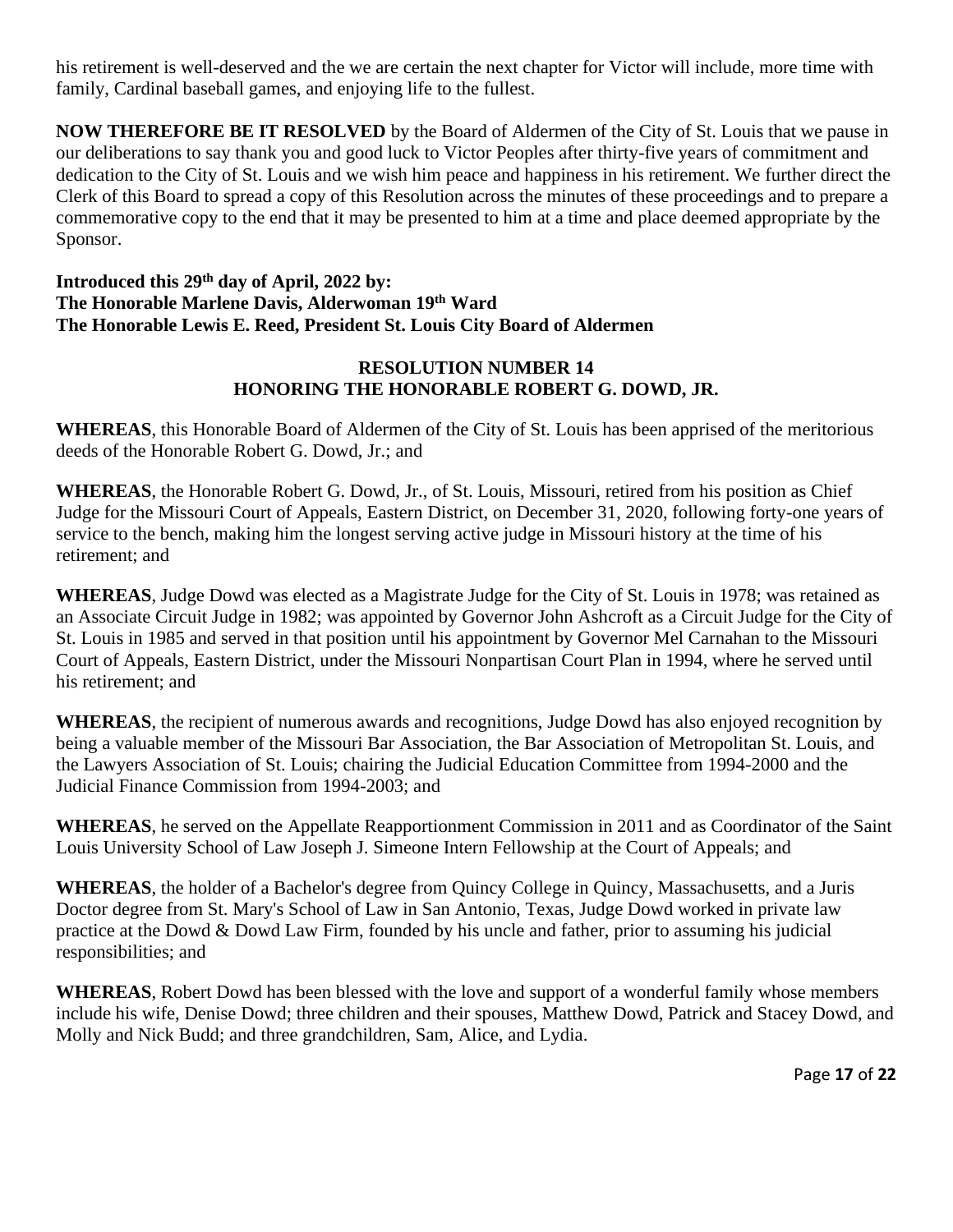**NOW THEREFORE BE IT RESOLVED** that this Honorable Board of Aldermen of the City of St. Louis pause in our deliberations to recognize and congratulate the Honorable Robert G. Dowd, Jr. on his many contributions and accomplishments rendered to the Missouri Court of Appeals, Eastern District. We further direct the Clerk of this Board to spread a copy of this Resolution across the minutes of these proceedings and to prepare a commemorative copy to the end that it may be presented to him at a time and place deemed appropriate by the Sponsor.

# **Introduced this 29th day of April, 2022 by: The Honorable Anne Schweitzer, Alderwoman 13 th Ward**

# **RESOLUTION NUMBER 15 HONORING DR. DJIBRIL DIALLO**

**WHEREAS**, it has come to the attention of this Honorable Board of Aldermen of the City of St. Louis that Dr. Djibril Diallo, president and CEO of the African Renaissance and Diaspora Network (ARDN), has been named the commencement speaker for Webster University's 103rd Commencement to be held May 13-14, 2022; and

**WHEREAS**, a citizen of Senegal, Diallo holds a Ph.D in Linguistics, Education and Communications from the School of Oriental and African Studies, University of London, as well as certificates from University of Nottingham and a degree in modern languages and education from University of Dakar, Senegal; and

**WHEREAS**, during the commencement weekend, Webster University will award him an honorary Doctor of Humane Letters degree; and

**WHEREAS**, Dr. Diallo has a distinguished career in international relations, diplomacy and human development, particularly in advocacy for issues affecting the African continent and victims of the AIDS epidemic. He has served a variety of leading international nongovernmental organizations; and

**WHEREAS**, before assuming leadership of ARDN in 2018, he served as the Joint United Nations Program on HIV/AIDS' regional director for Western and Central Africa, as director of the United Nations New York Office of Sport for Development and Peace, as director of communications for United Nations Development Program and as special adviser to the executive director of the United Nations International Children's Emergency Fund; and

**WHEREAS**, as chief executive of ARDN, Diallo leads the organization's "Pathway to Solutions" initiative, which aims to popularize the United Nations (UN) Sustainable Development Goals and to increase public understanding of the role and functions of the UN; and

**WHEREAS**, the City of St. Louis, Senegal is a Sister City to the City of St. Louis, Missouri sharing many similarities and cultural connections; and

**WHEREAS**, Webster University and ARDN first signed an MOU in 2017 which launched a partnership that strengthens intergenerational leadership among women and youth across the diaspora to achieve a just and sustainable world for all. In 2020, ARDN and Webster University together advanced ARDN's Red Card Campaign with a focus on SDG #5, gender equality; and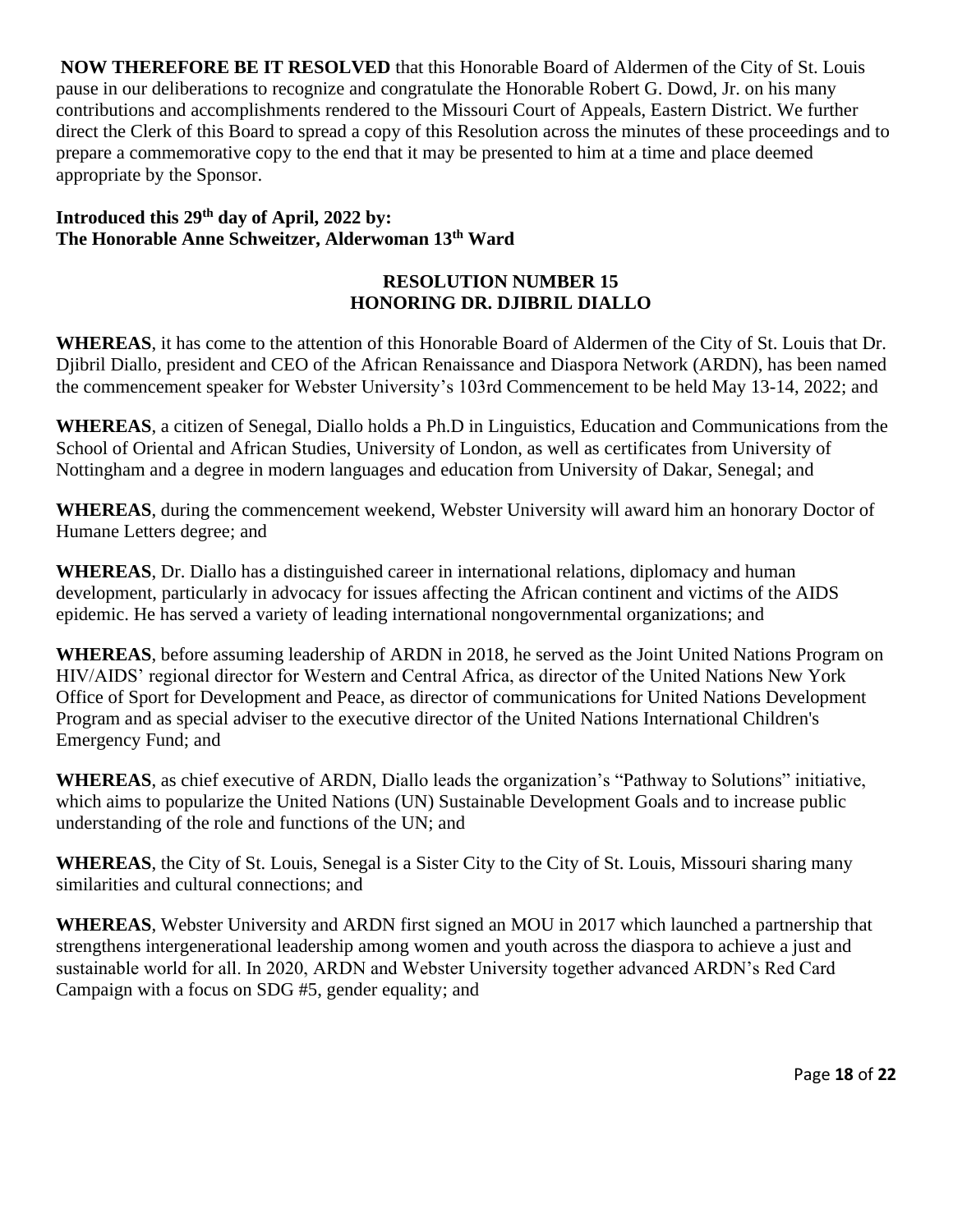**WHEREAS**, Dr. Diallo has spent his career encouraging young people, advocating for international human rights, and building partnerships and networks that focus on the need for all of us to engage the world's most critical issues and challenges.

**NOW THEREFORE BE IT RESOLVED** by the Board of Aldermen of the City of St. Louis that we pause in our deliberations to congratulate Dr. Djibril Diallo for his many achievements to the betterment of humanity and commend Webster University for having him as their 103rd Commencement Speaker. We further direct the Clerk of this Board to spread a copy of this Resolution across the minutes of these proceedings and to prepare a commemorative copy to the end that it may be presented to him at a time and place deemed appropriate by the Sponsor.

### **Introduced this 29th day of April, 2022 by: The Honorable Shameem Clark-Hubbard, Alderwoman 26th Ward**

# **RESOLUTION NUMBER 16 RECOGNIZING APRIL 24-30 AS INFERTILITY AWARENESS WEEK**

**WHEREAS,** According to the CDC, 1 in 8 couples have trouble getting pregnant or sustaining a pregnancy; and

**WHEREAS**, The World Health Organization and American Medical Association define infertility as a disease; and

**WHEREAS,** Infertility affects all people regardless of gender identity equally and does not discriminate based on race, religion, sexual orientation, marital status or socioeconomic level; and

**WHEREAS,** the LGBTQIA community and unpartnered people who are seeking to become pregnant also face challenges when building their families; and

**WHEREAS**, All people challenged in their family building journey should have access to all family building options; and

**WHEREAS,** Family building options include adoption and medical treatment, including Assisted Reproductive Technologies (ART) such as in vitro fertilization and third-party reproduction; and

**WHEREAS,** Cost and lack of insurance coverage are barriers for many in our City to access the family building option they need; and

**WHEREAS,** Raising awareness of infertility and the barriers faced by the family building community is the first step to removing these barriers; and

**WHEREAS,** the City of St. Louis joins RESOLVE: The National Infertility Association, and dedicated volunteers, health care professionals, and members of the infertility and family building community by participating in this promotion; and

**WHEREAS,** only 19 states have passed fertility insurance coverage laws, and only 13 of those laws include IVF coverage; and

Page **19** of **22**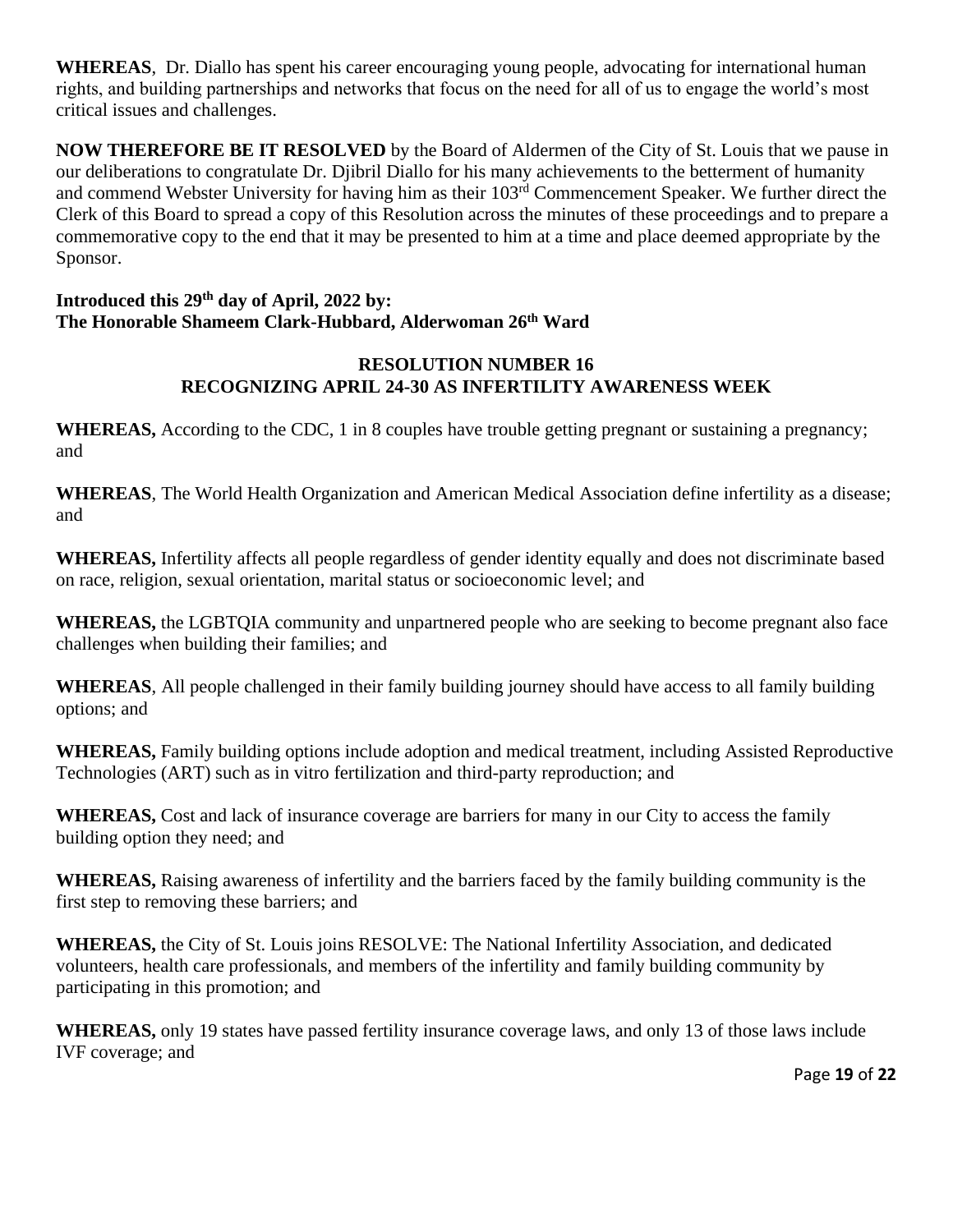**WHEREAS,** the State of Missouri does not currently require fertility insurance coverage; and

**WHEREAS,** the City of St. Louis is adding fertility coverage to employee insurance benefits in 2022; and

**NOW THEREFORE BE IT RESOLVED** by the Board of Aldermen of the City of St. Louis that we pause in our deliberations to recognize April 24-30<sup>th</sup> as National Infertility Awareness Week.

**AND BE IT FURTHER RESOLVED** by the Board of Aldermen of the City of St. Louis that we call on employers in the City of St. Louis to follow the lead of St. Louis City Government and add fertility coverage as an employee healthcare benefit so that all people who wish to grow their family have access to the resources and tools that they need to do so.

**Introduced on the 29th day of April, 2022, by: The Honorable Megan Ellyia Green, Alderwoman 15th Ward The Honorable Bill Stephens, Alderwoman 12th Ward The Honorable Christine Ingrassia, Alderwoman 6th Ward The Honorable Anne Schweitzer, Alderwoman 13th Ward The Honorable Dan Guenther, Alderman 9th Ward The Honorable Shane Cohn, Alderman 25th Ward The Honorable Annie Rice, Alderwoman 8th Ward The Honorable Bret Narayan, Alderman 24th Ward** 

President Reed recognized Mr. Coatar for the motion to adopt the Courtesy Resolutions Calendar.

Mr. Coatar moved to adopt the Courtesy Resolutions Calendar.

Seconded by Ms. Rice.

President Reed called for the vote on the motion to adopt the Courtesy Resolutions Calendar.

#### **The motion was carried unanimously by voice vote.**

#### **20. First Reading of Resolutions**

President Reed directed the Assistant Clerk to the First Reading of Resolutions.

The Assistant Clerk read the following.

### **RESOLUTON NUMBER 17 RESOLUTION OF INTENTION TO ESTABLISH THE HOLLY HILLS SPECIAL DISTRICT**

**WHEREAS**, this Honorable Board of Aldermen has received petitions from owners of real property on which is paid ad valorem real property taxes in the proposed special business district to be known as the Holly Hills Special District; and

Page **20** of **22**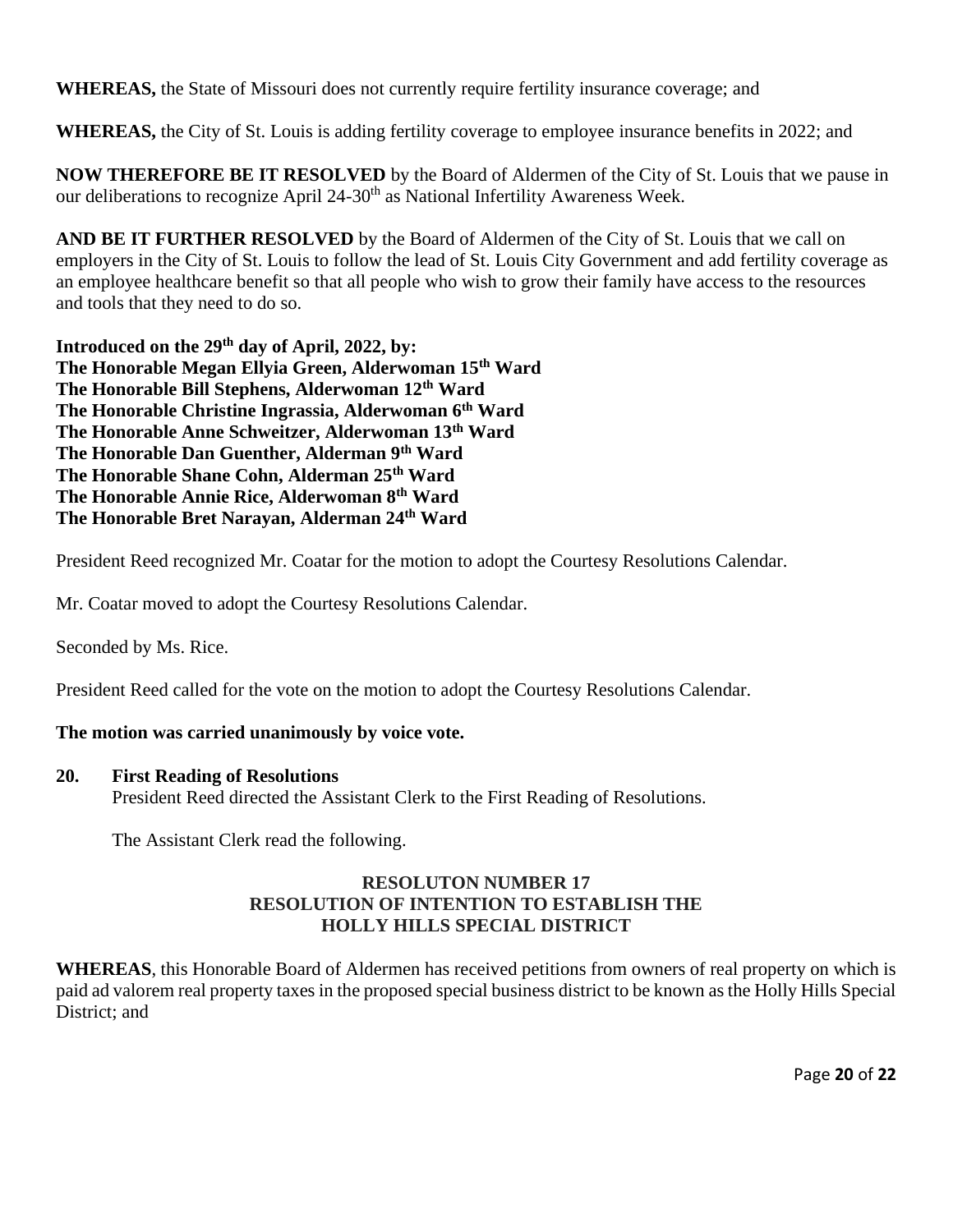**WHEREAS**, the Holly Hills Special Business District shall be formed in that portion of the City of St. Louis within the maximum commonly known boundaries described in the Ordinance to establish the Holly Hills Business District: Beginning at the intersection of the center line of Grand Boulevard and Bates Street; then southward along the center line of Grand Boulevard to its intersection with the center line of Loughborough Avenue; then westward along the centerline of Loughborough Avenue to its intersection with the center line of Morganford Road; then northward along the centerline of Morganford Road to Bates Street.; and

**WHEREAS**, Sections 71.790 to 71.808 RSMo require that the governing body of the City must adopt a Resolution of Intention to establish a special business district prior to such establishment.

**NOW THEREFORE BE IT RESOLVED** that this Honorable Board of Aldermen herewith states its intention to establish a special business district under the provisions of Sections 71.790-71.808 RSMo to be known as Holly Hills Special Business District, or such other name that it deems appropriate; and

**BE IT FURTHER RESOLVED THAT** that this Honorable Board of Aldermen hereby directs the Ways and Means Committee to hold a public hearing to consider the establishment of the proposed Holly Hills Special Business District, on May 11, 2022, at 1:00 pm. via Webinar.

# **Introduced this 29th day of April 2022 by: The Honorable Anne Schweitzer, Alderwoman, 13th Ward**

President Reed recognized Ms. Schweitzer on the motion to adopt Resolution Number 17.

Ms. Schweitzer moved to send Resolution Number 17 to the Ways and Means Committee.

Seconded by Ms. Rice.

President Reed called for the vote to send Resolution Number 17 to the Ways and Means Committee.

# **The motion was carried unanimously by voice vote.**

- **21. Second Reading of Resolutions, Committee Reports and Adoptions** None
- **22. Miscellaneous and Unfinished Business**  None
- **23. Announcements**  President Reed directed the Assistant Clerk to Announcements.

The Assistant Clerk read the following:

*MONDAY, MAY 2, 2022 NONE*